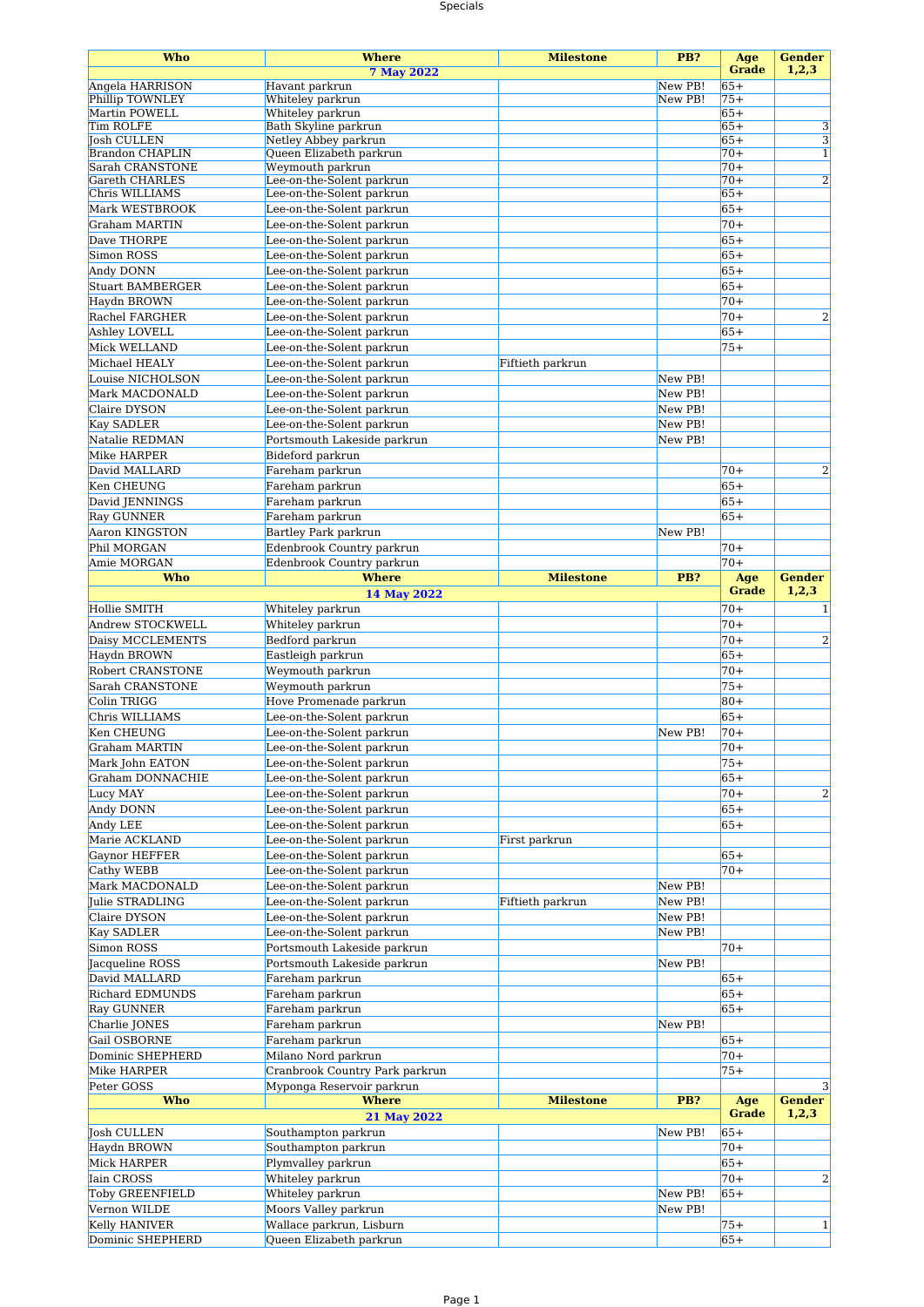## Specials

| <b>Brandon CHAPLIN</b>            | Lee-on-the-Solent parkrun          |                       | New PB! | $75+$        | $\mathbf{1}$   |
|-----------------------------------|------------------------------------|-----------------------|---------|--------------|----------------|
| Phil MORGAN                       | Lee-on-the-Solent parkrun          |                       |         | $70+$        | $\overline{2}$ |
| Chris WILLIAMS                    | Lee-on-the-Solent parkrun          |                       |         | $65+$        |                |
| Simon ROSS                        | Lee-on-the-Solent parkrun          |                       |         | $70+$        |                |
| Andrew STOCKWELL                  | Lee-on-the-Solent parkrun          |                       |         | $70+$        |                |
| Lucy MAY                          | Lee-on-the-Solent parkrun          |                       |         | $70+$        | $\mathbf{1}$   |
| Ken CHEUNG                        | Lee-on-the-Solent parkrun          |                       |         | $65+$        |                |
| Rachel FARGHER                    | Lee-on-the-Solent parkrun          |                       |         | $70+$        | $\overline{2}$ |
| Mike SMITH                        | Lee-on-the-Solent parkrun          |                       |         | $65+$        |                |
| Jules DINWOODIE                   | Lee-on-the-Solent parkrun          |                       |         | $65+$        |                |
| Cathy WEBB                        | Lee-on-the-Solent parkrun          |                       |         | $65+$        |                |
| Julie STRADLING                   | Lee-on-the-Solent parkrun          |                       | New PB! |              |                |
| <b>Nick RICHARDSON</b>            | Lee-on-the-Solent parkrun          | Fiftieth parkrun      |         |              |                |
| Iain GALLAGHER                    | Wyndham Vale parkrun               |                       | New PB! |              |                |
| David MALLARD                     | Fareham parkrun                    |                       |         | $70+$        |                |
| Daisy MCCLEMENTS                  | Fareham parkrun                    |                       |         | $70+$        | $\mathbf{1}$   |
| <b>Ray GUNNER</b>                 | Fareham parkrun                    |                       |         | $65+$        |                |
| Gail OSBORNE                      | Fareham parkrun                    |                       |         | $65+$        |                |
| <b>Tommy BLAKE</b>                | Henlow Bridge Lakes parkrun        | One Hundredth parkrun |         | $70+$        | $\overline{2}$ |
| Angela HARRISON                   | Great Salterns parkrun             |                       |         |              | $\overline{3}$ |
| Julia WEBB                        | North Yorkshire Water Park parkrun |                       |         | $65+$        |                |
| Peter GOSS                        | Myponga Reservoir parkrun          |                       | New PB! |              |                |
| Who                               | <b>Where</b>                       | <b>Milestone</b>      | PB?     | Age          | <b>Gender</b>  |
|                                   | 28 May 2022                        |                       |         | <b>Grade</b> | 1,2,3          |
| Greig BENSON                      | Whiteley parkrun                   |                       |         | $65+$        |                |
| Haydn BROWN                       | Eastleigh parkrun                  |                       |         | $70+$        |                |
| Michael PARKES                    | Winchester parkrun                 |                       | New PB! |              |                |
| Simon ROSS                        | Rushcliffe parkrun                 |                       | New PB! | $70+$        |                |
| Mike HARPER                       | Chipping Sodbury parkrun           |                       |         | $75+$        |                |
| Lewis BANNER                      | Lee-on-the-Solent parkrun          |                       |         | $75+$        | $\mathbf 1$    |
| Phil MORGAN                       | Lee-on-the-Solent parkrun          |                       |         | $70+$        | $\overline{2}$ |
| <b>Steve CUMES</b>                | Lee-on-the-Solent parkrun          |                       | New PB! | $75+$        |                |
| Gareth CHARLES                    | Lee-on-the-Solent parkrun          |                       |         | $70+$        |                |
| Chris WILLIAMS                    | Lee-on-the-Solent parkrun          |                       |         | $65+$        |                |
| Ken CHEUNG                        | Lee-on-the-Solent parkrun          |                       |         | $70+$        |                |
| Tom NORTH                         | Lee-on-the-Solent parkrun          |                       |         | $70+$        |                |
| Graham MARTIN                     | Lee-on-the-Solent parkrun          |                       |         | $70+$        |                |
| <b>Richard BAILEY</b>             | Lee-on-the-Solent parkrun          | One Hundredth parkrun |         |              |                |
| <b>Stuart BAMBERGER</b>           | Lee-on-the-Solent parkrun          |                       | New PB! | $65+$        |                |
| Mike SMITH                        | Lee-on-the-Solent parkrun          |                       |         | $70+$        |                |
| Andy LEE                          | Lee-on-the-Solent parkrun          |                       |         | $70+$        |                |
| Amie MORGAN                       | Lee-on-the-Solent parkrun          |                       |         |              | 3              |
| Tom SINDALL                       | Lee-on-the-Solent parkrun          | Fiftieth parkrun      |         |              |                |
| Martin POWELL                     | Lee-on-the-Solent parkrun          |                       |         | $65+$        |                |
| Samantha WHITING                  | Lee-on-the-Solent parkrun          |                       | New PB! |              |                |
| Alison HESSELBERTH                | Lee-on-the-Solent parkrun          |                       |         | $70+$        |                |
| Kirstie GRAHAM                    | Lee-on-the-Solent parkrun          | Fiftieth parkrun      |         |              |                |
| Jules DINWOODIE                   |                                    |                       |         | $65+$        |                |
|                                   | Lee-on-the-Solent parkrun          |                       |         |              |                |
| Ella Mary BENNETTS                | Lee-on-the-Solent parkrun          | First parkrun         |         |              |                |
| Keith WHITAKER                    | Portsmouth Lakeside parkrun        |                       |         | $65+$        |                |
| Marcus LEE                        | Fareham parkrun                    |                       |         | $65+$        |                |
| <b>Ray GUNNER</b><br>Ryan GRANGER | Fareham parkrun<br>Fareham parkrun | Fiftieth parkrun      |         | $70+$        |                |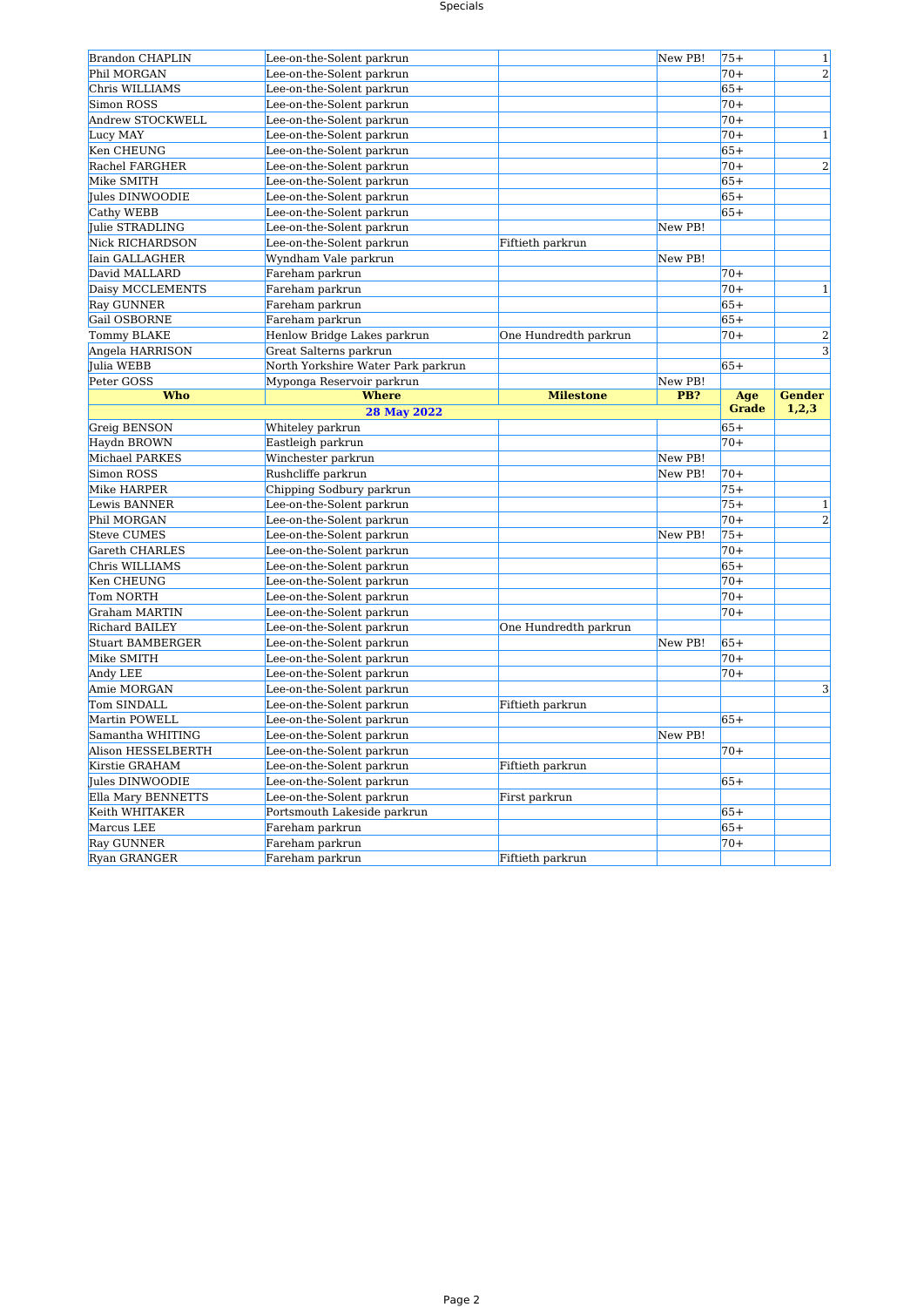| <b>May 2022</b>              |             |                       |                                |                        |                           |           |                  |  |  |  |  |
|------------------------------|-------------|-----------------------|--------------------------------|------------------------|---------------------------|-----------|------------------|--|--|--|--|
|                              |             | <b>Best</b>           |                                |                        |                           |           |                  |  |  |  |  |
| <b>Name</b>                  | <b>Time</b> | Age/Gender<br>Grading | <b>Overall</b><br><b>Place</b> | Gender<br><b>Place</b> | <b>Runs this</b><br>month | PB        | <b>Milestone</b> |  |  |  |  |
| <b>Aaron KINGSTON</b>        | 22:03       | 60.17%                | 16                             | 15                     |                           | 2New PB!  |                  |  |  |  |  |
| <b>Alison HESSELBERTH</b>    | 27:21       | 71.97%                | 146                            | 23                     | 1                         |           |                  |  |  |  |  |
| <b>Alison LAWRENCE</b>       | 25:57       | 59.73%                | 59                             | 8                      | 4                         |           |                  |  |  |  |  |
| Amelia DOWLER                | 36:36       | 44.72%                | 301                            | 119                    | $\overline{c}$            |           |                  |  |  |  |  |
| <b>Amie MORGAN</b>           | 21:17       | 70.01%                | 55                             | 3                      | 3                         |           |                  |  |  |  |  |
| Amy FOX                      | 24:21       | 62.83%                | 46                             | 6                      | 2                         |           |                  |  |  |  |  |
| <b>Andrew SMITH</b>          | 45:29       | 36.53%                | 199                            | 118                    | 3                         |           |                  |  |  |  |  |
| Andrew STOCKWELL             | 20:29       | 73.80%                | 13                             | 11                     | 4                         |           |                  |  |  |  |  |
| Andy DONN                    | 21:36       | 68.29%                | 33                             | 29                     | 3                         |           |                  |  |  |  |  |
| <b>Andy LEE</b>              | 22:55       | 71.20%                | 55                             | 51                     | 2                         |           |                  |  |  |  |  |
| Andy RICHARDSON              | 26:52       | 58.68%                | 138                            | 119                    | 1                         |           |                  |  |  |  |  |
| Andy WHITE                   | 24:50       | 60.34%                | 95                             | 54                     | 4                         |           |                  |  |  |  |  |
| Angela HARRISON              | 24:20       | 66.58%                | 32                             | 3                      |                           | 4New PB!  |                  |  |  |  |  |
| Anna SINDALL                 | 27:58       | 53.81%                | 112                            | 33                     | 1                         |           |                  |  |  |  |  |
| <b>Ashley LOVELL</b>         | 23:45       | 67.51%                | 79                             | 75                     | 1                         |           |                  |  |  |  |  |
| <b>Brandon CHAPLIN</b>       | 17:38       | 76.56%                | 1                              | 1                      |                           | 2 New PB! |                  |  |  |  |  |
| <b>Callum SWANN</b>          | 20:55       | 61.67%                | 24                             | 22                     | 4                         |           |                  |  |  |  |  |
| Carl SCHAFER                 | 26:44       | 58.98%                | 66                             | 46                     | 4                         |           |                  |  |  |  |  |
| <b>Catherine CHAMBERLAIN</b> | 36:03       | 45.95%                | 311                            | 99                     | 1                         |           |                  |  |  |  |  |
| <b>Cathy WEBB</b>            | 28:57       | 70.01%                | 174                            | 38                     | $\overline{c}$            |           |                  |  |  |  |  |
| <b>Charlie JONES</b>         | 29:32       | 52.88%                | 105                            | 21                     |                           | 1 New PB! |                  |  |  |  |  |
| <b>Chris HALL</b>            | 26:25       | 59.18%                | 77                             | 65                     | 1                         |           |                  |  |  |  |  |
| <b>Chris WHEELER</b>         | 25:46       | 53.36%                | 103                            | 82                     | 1                         |           |                  |  |  |  |  |
| Chris WILLIAMS               | 18:50       | 69.65%                | 4                              | 4                      | 4                         |           |                  |  |  |  |  |
| <b>Claire DYSON</b>          | 33:42       | 46.69%                | 260                            | 85                     |                           | 3 New PB! |                  |  |  |  |  |
| <b>Claire JOHNSON</b>        | 35:37       | 47.64%                | 296                            | 118                    | 1                         |           |                  |  |  |  |  |
| <b>Claire PROCTER</b>        | 25:16       | 60.55%                | 87                             | 14                     | 1                         |           |                  |  |  |  |  |
| Colin TRIGG                  | 17:46       | 81:05%                | $\overline{1}$                 | $\overline{1}$         | 1                         |           |                  |  |  |  |  |
| <b>Daisy MCCLEMENTS</b>      | 20:17       | 73.05%                | 14                             | 1                      | $\overline{\mathbf{c}}$   |           |                  |  |  |  |  |
| <b>Dave THORPE</b>           | 20:30       | 68.13%                | $\overline{23}$                | $\overline{23}$        | $\overline{a}$            |           |                  |  |  |  |  |
| David JENNINGS               | 20:49       | 68.13%                |                                | 6                      | 1                         |           |                  |  |  |  |  |
| David MACSWAYNE              | 38:14       | 41.94%                | 182                            | 114                    | $\overline{c}$            |           |                  |  |  |  |  |
| David MALLARD                | 19:17       | 72.43%                | 2                              | $\overline{c}$         | 3                         |           |                  |  |  |  |  |
| Diane WILSON                 | 37:13       | 51.41%                | 327                            | 109                    | 2                         |           |                  |  |  |  |  |
| <b>Dom TRUSLOVE</b>          | 24:38       | 52.37%                | 68                             | 54                     | 1                         |           |                  |  |  |  |  |
| <b>Dominic SHEPHERD</b>      | 22:07       | 71.29%                | 14                             | 13                     | $\overline{c}$            |           |                  |  |  |  |  |
| <b>Edward HARE</b>           | 26:06       | 51.92%                | 108                            | 86                     | 1                         |           |                  |  |  |  |  |
| <b>Ella Mary BENNETTS</b>    | 29:11       | 50.71%                | 198                            | 46                     | 1                         |           | 1st run          |  |  |  |  |
| Emma BAKER                   | 29:26       | 51.98%                | 59                             | 16                     | $\overline{\mathbf{c}}$   |           |                  |  |  |  |  |
| <b>Evan DE WET</b>           | 23:36       | 54.66%                | 76                             | 72                     | 1                         |           |                  |  |  |  |  |
| <b>Gail OSBORNE</b>          | 29:19       | 67.14%                | 114                            | 28                     | $\overline{\mathbf{c}}$   |           |                  |  |  |  |  |
| <b>Gareth CHARLES</b>        | 18:46       | 74.36%                |                                |                        | 2                         |           |                  |  |  |  |  |
| <b>Gaynor HEFFER</b>         | 27:58       | 65.61%                | 149                            | 29                     | $\overline{\mathbf{c}}$   |           |                  |  |  |  |  |
| George HOWARTH               | 29:43       | 55.92%                | 189                            | 136                    | 1                         |           |                  |  |  |  |  |
| <b>Geraldine MAY</b>         | 41:00       | 48.01%                | 324                            | 125                    | 3                         |           |                  |  |  |  |  |
| <b>Gillian SHUTLER</b>       | 32:12       | 61.13%                | 256                            | 82                     | 2                         |           |                  |  |  |  |  |
| <b>Graham DONNACHIE</b>      | 21:11       | 66.96%                | 28                             | 25                     | $\overline{\mathbf{c}}$   |           |                  |  |  |  |  |
| <b>Graham MARTIN</b>         | 19:51       | 73.72%                | 13                             | 13                     | 3                         |           |                  |  |  |  |  |
| <b>Greig BENSON</b>          | 21:23       | 66.33%                | 13                             | 12                     | 4                         |           |                  |  |  |  |  |
| Haydn BROWN                  | 21:30       | 74.57%                | 20                             | 18                     | 4                         |           |                  |  |  |  |  |
| <b>Hayley STRADLING</b>      | 29:02       | 50.98%                | 176                            | 40                     | 3                         |           |                  |  |  |  |  |
|                              |             |                       |                                |                        |                           |           |                  |  |  |  |  |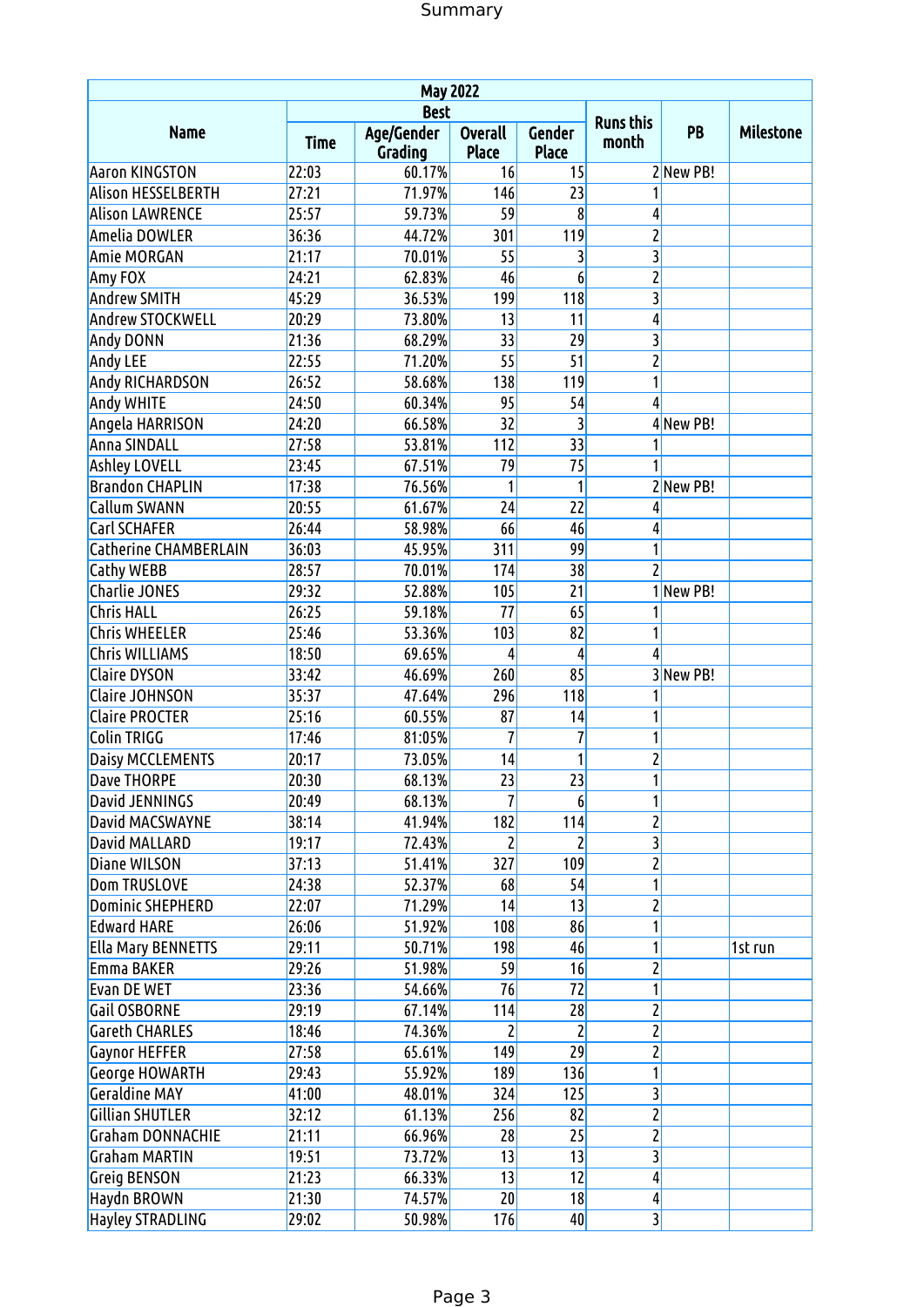# Summary

| <b>Heather GRAHAM</b>     | 29:57 | 57.37%           | 219             | 58              | 3                       |          |
|---------------------------|-------|------------------|-----------------|-----------------|-------------------------|----------|
| <b>Helen BENSON</b>       | 25:05 | 62.26%           | 45              | 8               | 3                       |          |
| <b>Hilary MISSELBROOK</b> | 25:53 | 58.47%           | 100             | 12              | 1                       |          |
| <b>Hollie SMITH</b>       | 20:29 | 73.47%           | 9               | 1               | 1                       |          |
| <b>Holly STOCKWELL</b>    | 31:23 | 47.16%           | 124             | 35              | $\overline{\mathbf{c}}$ |          |
| lain CROSS                | 18:34 | 73.52%           | $\overline{2}$  | 2               | 1                       |          |
| lain GALLAGHER            | 24:44 | 59.16%           | 13              | 12              | 2New PB!                |          |
| lan MILES                 | 21:44 | 64.72%           | 35              | 33              | 2                       |          |
| Indigo SMITH              | 12:43 | 51.57%           | 30              | 13              | 1                       |          |
| <b>Jack GOOZEE</b>        | 25:01 | 60.43%           | 54              | 43              | 2                       |          |
| Jacqueline HEALY          | 32:11 | 48.52%           | 229             | $\overline{73}$ | 3                       |          |
| Jacqueline ROSS           | 37:19 | 56.01%           | 187             | 71              | 4 New PB!               |          |
| <b>Jamie EARLEY</b>       | 23:27 | 56.57%           | 35              | 30              | $\overline{c}$          |          |
| Jamie STOCKWELL           | 27:26 | 47.02%           | 83              | 66              | 3                       |          |
| <b>Janet SHAW</b>         | 31:09 | 58.11%           | 62              | 15              | 4                       |          |
| Joanna REED               | 29:38 | 58.77%           | 213             | 56              | 2                       |          |
| <b>Jodie FRANCIS</b>      | 27:08 | 56.02%           | 80              | 15              | 3                       |          |
| <b>John SIMISTER</b>      | 30:56 | 53.23%           | 236             | 179             | 1                       |          |
| <b>Jon LEIGH</b>          | 33:24 | 48.00%           | 193             | 120             | 1                       |          |
| <b>Jon PLOMER</b>         | 23:05 | 63.39%           | 59              | 54              | 1                       |          |
| Jonathan O'NEIL           | 28:32 | 46.50%           | 39              | 23              | $\overline{c}$          |          |
| <b>Josh CULLEN</b>        | 18:54 | 68.25%           | $\overline{3}$  | 3               | 3 New PB!               |          |
| <b>Josh MILLS</b>         | 13:10 | 49.45%           | $\overline{27}$ | 20              | 2                       |          |
| Jules DINWOODIE           | 28:03 | 69.16%           | 115             | 30              | 3                       |          |
| <b>Julia LAWTON</b>       | 31:13 | 55.05%           | 240             | 56              | 1                       |          |
| Julia WEBB                | 28:32 | 68.98%           | 62              | 21              |                         |          |
| <b>Julie STRADLING</b>    | 32:16 | 55.37%           | 232             | 72              | 4 New PB!               | 50th run |
| Karen NICHOLS             | 31:17 | 56.37%           | 212             | 65              | 2                       |          |
| <b>Kate ATKINSON</b>      | 26:29 | 55.88%           | 115             | 20              | 1                       |          |
| <b>Kate CHARLES</b>       | 25:36 | 60.55%           | 117             | 9               | 1                       |          |
| <b>Katharine TUCKER</b>   | 46:05 | 42.10%           | 171             | 67              | 1                       |          |
| <b>Katherine TROTT</b>    | 22:53 | 64.68%           | 52              | 4               | $\overline{c}$          |          |
| <b>Kay SADLER</b>         | 33:47 | 46.23%           | 262             | 91              | 2New PB!                |          |
| <b>Keith WHITAKER</b>     | 28:09 | 65.19%           | 101             | 82              | $\frac{4}{3}$           |          |
| <b>Kelly BENNETTS</b>     | 29:11 | 56.77%           | <b>199</b>      | 47              | 4                       |          |
| <b>Kelly HANIVER</b>      | 20:07 | 78.96%           | 7               | 1               | 1                       |          |
| Ken CHEUNG                | 19:34 | 71.89%           | $\overline{5}$  | 4               | 4 New PB!               |          |
| <b>Kevin SAUNDERS</b>     | 26:00 | 57.18%           | 65              | 52              | 4                       |          |
| Kieran CHAPLIN            | 23:34 | 57.92%           | 70              | 63              | 1                       |          |
| Kirstie GRAHAM            | 27:32 | 55.57%           | 150             | 24              | 3                       | 50th run |
| Lauren FOWLER             | 38:51 | 38.48%           | 331             | 142             | 1                       |          |
| Lewis BANNER              | 16:33 | 78.15%           |                 | 1               | 1                       |          |
| <b>Lindsay PRATT</b>      | 33:11 | 52.49%           | 279             | 77              | 1                       |          |
| Lisa DONN                 | 36:41 | 45.16%           | 319             | 105             | 1                       |          |
| Lisa EVENS                | 36:08 | 48.20%           | 294             | 101             | 3                       |          |
| Liz JAMES                 | 31:02 | 60.79%           | 112             | 28              | 1                       |          |
| Louisa ABBOTT             | 29:36 |                  | 103             | 25              | $\overline{\mathbf{c}}$ |          |
| Louisa KNIGHT             | 35:38 | 54.17%<br>47.05% | 297             | 119             | $\overline{c}$          |          |
| Louise NICHOLSON          | 30:25 | 49.97%           | 218             | 42              | 1 New PB!               |          |
|                           | 21:00 | 71.43%           | 24              | 1               | $\overline{\mathbf{c}}$ |          |
| Lucy MAY                  | 22:13 |                  | 17              |                 |                         |          |
| Marcus LEE                |       | 66.92%           |                 | 16              | 4                       |          |
| Marie ACKLAND             | 27:01 | 54.78%           | 133             | 22              | $\overline{c}$          | 1st run  |
| Mark GREEN                | 24:13 | 56.78%           | 37              | 30              | $\frac{4}{3}$           |          |
| Mark JENKINS              | 28:14 | 53.07%           | 43              | 30              | 1                       |          |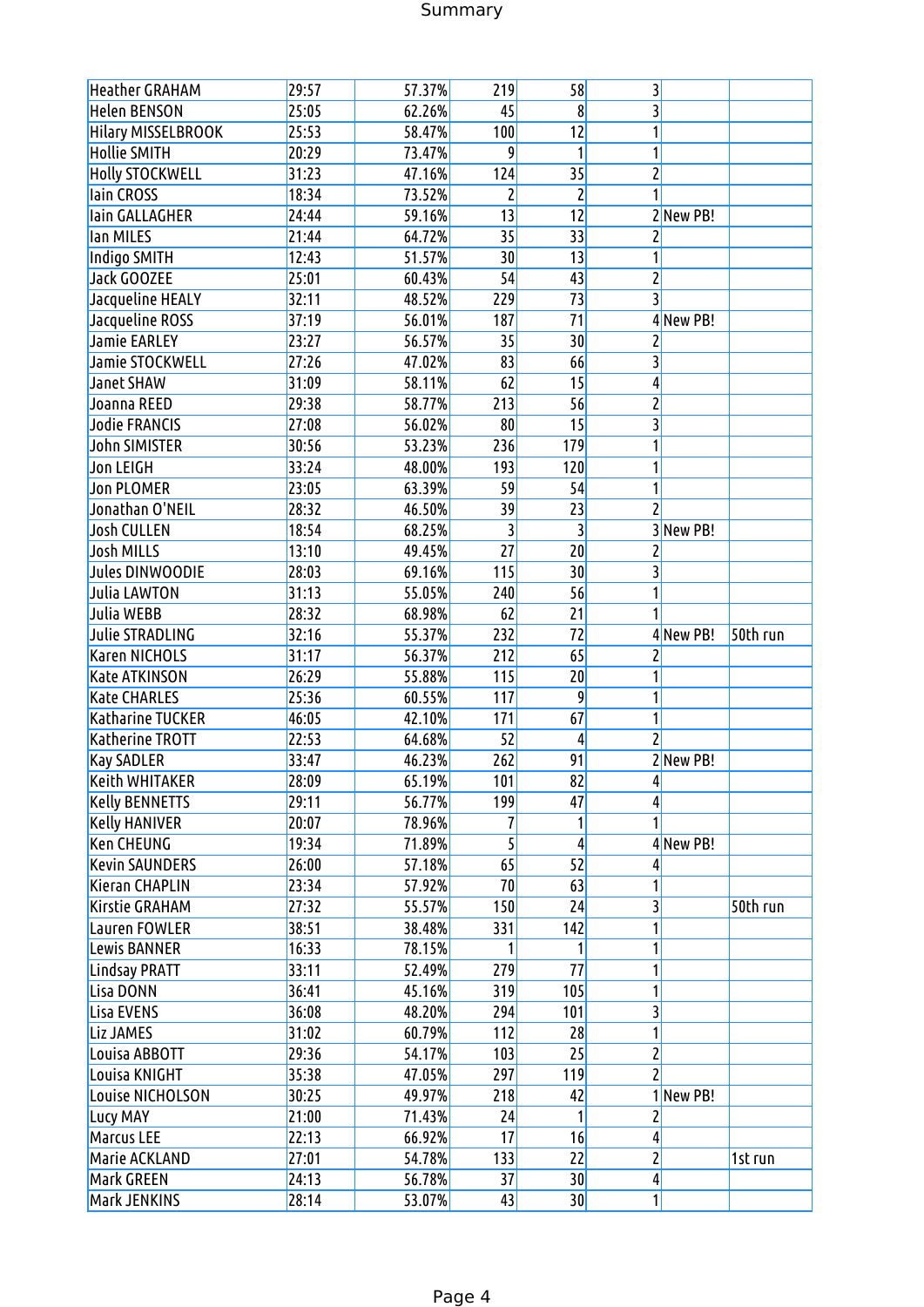# Summary

| Mark John EATON         |       | 77.76% | 15              | 14             | 1                       |           |           |
|-------------------------|-------|--------|-----------------|----------------|-------------------------|-----------|-----------|
| Mark MACDONALD          | 30:13 | 50.03% | 204             | 143            |                         | 2New PB!  |           |
| Mark SAYWELL            | 28:33 | 55.69% | 162             | 121            | 3                       |           |           |
| <b>Mark TUCKER</b>      | 27:31 | 59.30% | 72              | 57             |                         |           |           |
| Mark WESTBROOK          | 19:36 | 69.13% | 10              | 10             | 1                       |           |           |
| <b>Martin POWELL</b>    | 25:37 | 66.10% | 95              | 69             | 3                       |           |           |
| <b>Martin READ</b>      | 37:33 | 45.10% | 68              | 29             | 3                       |           |           |
| Martyn BANNER           | 29:03 | 56.17% | 190             | 155            |                         |           |           |
| Martyn POORE            | 26:46 | 48.75% | 121             | 97             | 1                       |           |           |
| Matt EMERY              | 21:16 | 64.18% | 13              | 12             |                         |           |           |
| <b>Max JAMES</b>        | 29:17 | 56.23% | 89              | 70             |                         |           |           |
| Melissa BARHAM          | 33:42 | 47.58% | 277             | 87             | 3                       |           |           |
| Michael HEALY           | 27:33 | 53.12% | 158             | 134            | 1                       |           | 50th run  |
| <b>Michael PARKES</b>   | 20:02 | 64.48% | 14              | 14             |                         | 3 New PB! |           |
|                         |       |        |                 |                |                         |           |           |
| Mick WELLAND            | 24:42 | 78.07% | 96              | 92             |                         |           |           |
| Mike HARPER             | 21:01 | 77.00% | 5               | 5              | 4                       |           |           |
| Mike SMITH              | 22:20 | 74.40% | 44              | 41             | 2                       |           |           |
| Miles PRITCHARD         | 24:51 | 58.89% | 41              | 32             | $\overline{c}$          |           |           |
| Natalie REDMAN          | 29:25 | 50.99% | 92              | 15             |                         | 2New PB!  |           |
| <b>Neil JARVIS</b>      | 24:52 | 61.26% | 59              | 49             | $\overline{c}$          |           |           |
| <b>Nick CUFF</b>        | 20:16 | 64.39% | 7               | 7              | 1                       |           |           |
| <b>Nick RICHARDSON</b>  | 40:26 | 35.08% | 340             | 186            | $\overline{\mathbf{c}}$ |           | 50th run  |
| Nicky BEAL              | 36:35 | 40.50% | 146             | 52             | 1                       |           |           |
| Nigel WHITCHER          | 26:25 | 59.18% | 125             | 98             | 3                       |           |           |
| <b>Oana MATTY</b>       | 29:47 | 52.04% | 192             | 43             | $\overline{c}$          |           |           |
| Peter GOSS              | 26:28 | 61.65% |                 | 3              |                         | 2New PB!  |           |
| Peter REDMAN            | 33:43 | 44.83% | 292             | 171            | 3                       |           |           |
| <b>Phil MORGAN</b>      | 18:02 | 73.57% | 2               | $\overline{c}$ | 3                       |           |           |
| <b>Philip MAY</b>       | 40:35 | 40.94% | 323             | 174            | 3                       |           |           |
| <b>Philip OWEN</b>      | 27:35 | 55.71% | 159             | 127            | $\overline{3}$          |           |           |
| <b>Phillip TOWNLEY</b>  | 20:46 | 77.21% | 19              | 17             |                         | 1 New PB! |           |
| <b>Rachael OPENSHAW</b> | 24:22 | 61.35% | 58              | 7              | 4                       |           |           |
| <b>Rachel FARGHER</b>   | 22:02 | 72.09% | $\overline{37}$ | $\mathsf{2}$   | 2                       |           |           |
| <b>Ray BERNICE</b>      | 27:42 | 55.96% | 88              | 71             | $\overline{2}$          |           |           |
| <b>Ray GUNNER</b>       | 22:53 | 70.07% | 23              | 22             | 4                       |           |           |
| <b>Richard BAILEY</b>   | 20:47 | 62.39% | 20              | 18             | 3                       |           | 100th run |
| <b>Richard BURNS</b>    | 25:35 | 64.95% | 94              | 75             | 4                       |           |           |
| <b>Richard EDMUNDS</b>  | 21:57 | 68.87% | 17              | 16             |                         |           |           |
| <b>Richard JACKS</b>    | 34:59 | 39.59% | 92              | 59             | 4                       |           |           |
| <b>Rob WILLIAMS</b>     | 26:23 | 55.91% | 71              | 58             | 4                       |           |           |
| <b>Robert CRANSTONE</b> | 23:15 | 70.18% | 56              | 46             |                         |           |           |
| <b>Russell MEAD</b>     | 32:14 | 48.91% | 231             | 148            | 1                       |           |           |
| <b>Ryan GRANGER</b>     | 28:19 | 47.09% | 94              | 72             | 1                       |           | 50th run  |
| Sacha CLARK             | 41:00 | 28.80% | 348             | 151            | $\overline{\mathbf{c}}$ |           |           |
| Sam GRAHAM              | 25:09 | 60.83% | 82              | 12             | 2                       |           |           |
| Samantha WHITING        | 26:17 | 56.37% | 122             | 14             |                         | 3 New PB! |           |
| Samuel JOHN             | 32:17 | 39.96% | 234             | 149            | 3                       |           |           |
| Sara MCRITCHIE          | 25:57 | 62.43% | 112             | 12             | 3                       |           |           |
| Sarah BARRON            | 27:56 | 62.35% | 160             | 28             | 3                       |           |           |
| Sarah CLANSEY           | 29:19 | 51.34% | 91              | 18             | $\overline{3}$          |           |           |
| Sarah CRANSTONE         | 25:09 | 76.08% | 86              | 11             | $\overline{\mathbf{c}}$ |           |           |
| Sarah NORTHCOTT         | 31:28 | 48.62% | 215             | 63             | 3                       |           |           |
| <b>Sean MARTIN</b>      | 20:32 | 63.47% | 20              | 20             |                         |           |           |
| Simon GIBBON            | 27:38 | 52.96% | 74              | 59             | $\overline{3}$          |           |           |
|                         |       |        |                 |                |                         |           |           |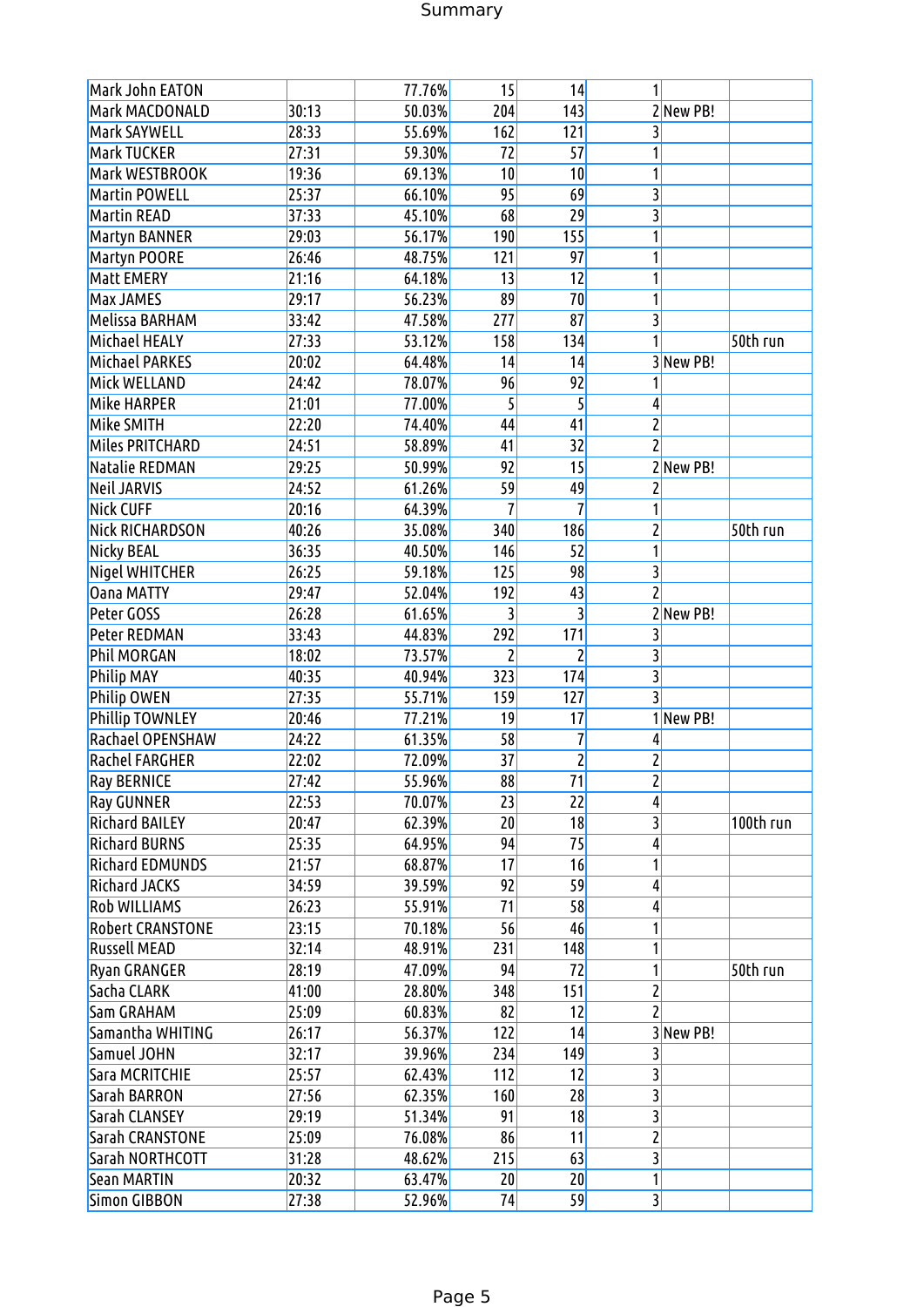# Summary

| Simon ROSS              | 19:16 | 74.74% | 6                  | $\overline{5}$ |   | 4 New PB! |           |
|-------------------------|-------|--------|--------------------|----------------|---|-----------|-----------|
| <b>Simon VINGOE</b>     | 25:14 | 53.30% | 70                 | 58             |   |           |           |
| <b>Stacey READ</b>      | 35:52 | 42.89% | 303                | 111            |   |           |           |
| <b>Steve CUMES</b>      | 18:42 | 78.88% | 4                  | 4              |   | 1 New PB! |           |
| <b>Steve FULCHER</b>    | 24:32 | 64.81% | 59                 | 45             |   |           |           |
| <b>Steve JAMES</b>      | 25:08 | 60.61% | 47                 | 36             |   |           |           |
| <b>Steven MATTY</b>     | 25:15 | 57.03% | 72                 | 61             |   |           |           |
| <b>Stuart BAMBERGER</b> | 21:52 | 66.92% | 36                 | 34             |   | 3 New PB! |           |
| <b>Stuart NICHOLSON</b> | 28:45 | 58.90% | 168                | 125            |   |           |           |
| <b>Sue SIMISTER</b>     | 35:03 | 57.82% | 302 <mark>1</mark> | 94             |   |           |           |
| Susan WAKEFIELD         | 31:43 | 53.49% | 225                | 74             |   |           |           |
| <b>Tim MATTHEWS</b>     | 25:43 | 55.22% | 97                 | 78             |   |           |           |
| <b>Tim ROLFE</b>        | 19:08 | 67.42% |                    |                |   |           |           |
| <b>Toby EVANS</b>       | 51:00 | 27.16% | 393                | 208            |   |           |           |
| <b>Toby GREENFIELD</b>  | 21:02 | 67.43% | 11                 | 10             |   | 1New PB!  |           |
| <b>Tom HASTINGS</b>     | 22:57 | 57.15% | 19                 | 17             |   |           |           |
| <b>Tom NORTH</b>        | 20:23 | 71.79% | 19                 | 19             |   |           |           |
| <b>Tom SINDALL</b>      | 23:21 | 58.46% | 52                 | 43             |   |           | 50th run  |
| <b>Tommy BLAKE</b>      | 17:37 | 74.83% |                    | 2              |   |           | 100th run |
| <b>Tracey TERRY</b>     | 36:41 | 46.25% | 318                | 104            |   |           |           |
| Vernon WILDE            | 25:55 | 61.86% | 77                 | 65             |   | 3 New PB! |           |
| Victoria JOHN           | 27:20 | 59.27% | 134                | 23             |   |           |           |
| <b>Warren JOHNS</b>     | 35:57 | 41.03% | 300 <mark>l</mark> | 172            |   |           |           |
| <b>Wendy HALL</b>       | 33:41 | 54.48% | 156                | 47             | 2 |           |           |
| Wendy SMITH             | 41:00 | 48.01% | 193                | 76             |   |           |           |
| <b>William COWLEY</b>   | 39:36 | 32.58% | 167                | 97             |   |           |           |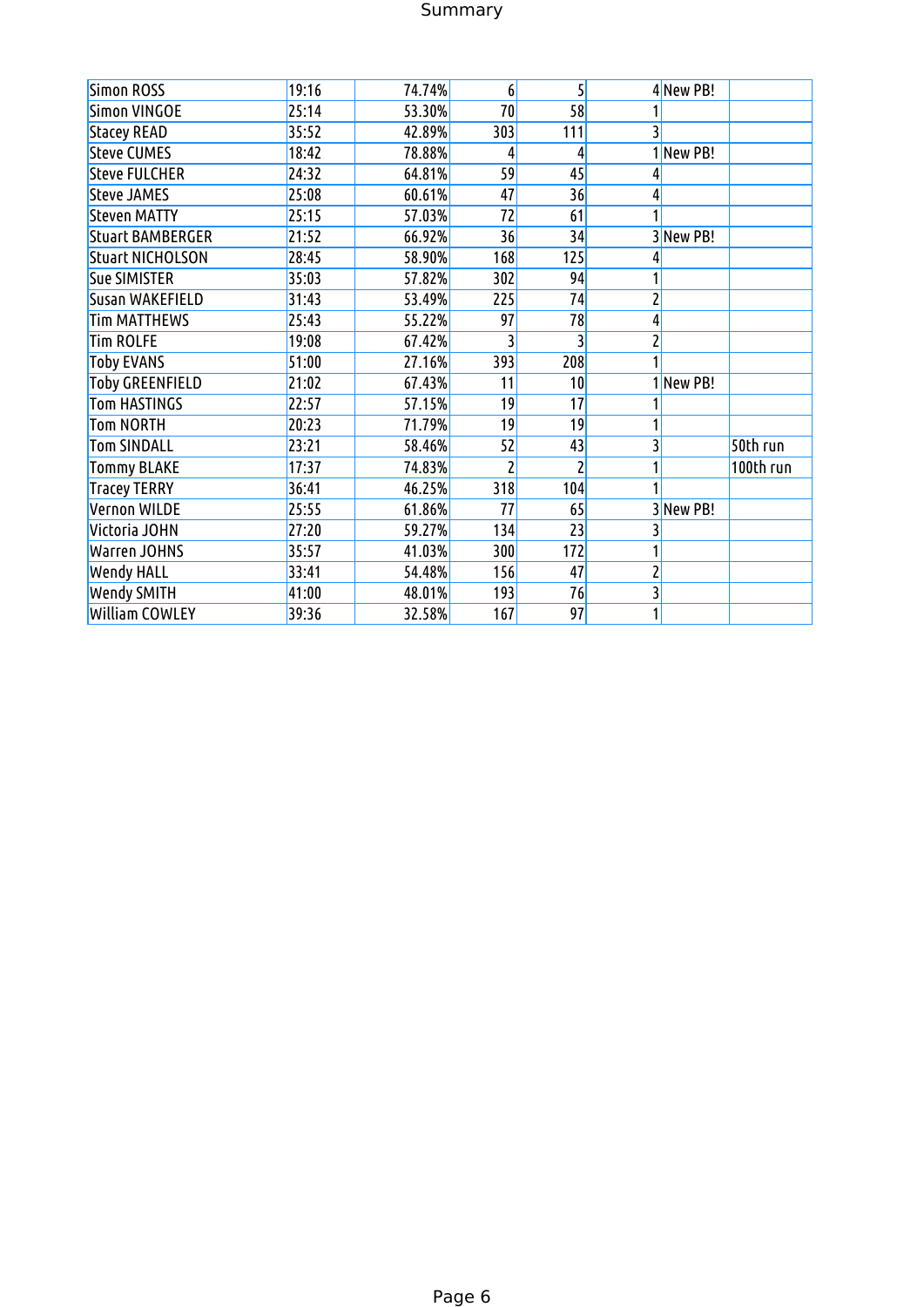| <b>Position</b>             | <b>Name</b>                               | <b>Time</b>         | Age Cat            | Age<br><b>Grade</b> | Gender<br>Pos  | <b>Milestone</b> | <b>Runs</b>           |
|-----------------------------|-------------------------------------------|---------------------|--------------------|---------------------|----------------|------------------|-----------------------|
| <b>Heaton parkrun</b>       | 658                                       | 07/05/2022          |                    |                     |                |                  |                       |
|                             | 171 Rachael OPENSHAW                      | 25:09               | VW35-39            | 59.44%              |                | 25 First Timer!  | 132                   |
| <b>Havant parkrun</b>       | 237                                       | 07/05/2022          |                    |                     |                |                  |                       |
|                             | 35 Angela HARRISON                        | 24:20               | VW45-49            | 66.58%              |                | 6 New PB!        | 31                    |
| <b>Whiteley parkrun</b>     |                                           | 236 07/05/2022      |                    |                     |                |                  |                       |
|                             | 19 Phillip TOWNLEY                        | 20:46               | VM60-64            | 77.21%              |                | 17 New PB!       | 68                    |
|                             | 33 Greig BENSON                           | 21:53               | VM45-49            | 64.81%              | 29             |                  | 108                   |
|                             | 49 Marcus LEE                             | 23:06               | VM50-54            | 64.36%              | 40             |                  | 174                   |
|                             | 52 Tom SINDALL                            | 23:21               | VM40-44            | 58.46%              | 43             |                  | 48                    |
|                             | 74 Mark GREEN<br>91 Sam GRAHAM            | 24:34<br>25:27      | VM40-44<br>VW40-44 | 55.97%<br>60.12%    | 58             | 20 First Timer!  | 17<br>89              |
|                             | 93 Steve JAMES                            | 25:28               | VM50-54            | 59.82%              | 68             |                  | 65                    |
|                             | 95 Martin POWELL                          | 25:37               | VM65-69            | 66.10%              | 69             |                  | 292                   |
|                             | 154 Keith WHITAKER                        | 29:24               | VM70-74            | 62.41%              | 104            |                  | 514                   |
|                             | 193 Jon LEIGH<br>228 Richard JACKS        | 33:24<br>41:42      | VM60-64<br>VM40-44 | 48.00%<br>33.21%    | 120<br>132     |                  | 141<br>121            |
|                             |                                           |                     |                    |                     |                |                  |                       |
| <b>Bath Skyline parkrun</b> |                                           | 268 07/05/2022      |                    |                     |                |                  |                       |
|                             | 3 Tim ROLFE                               | 19:08               | SM25-29            | 67.42%              |                | 3 First Timer!   | 114                   |
| <b>Netley Abbey parkrun</b> |                                           | 206 07/05/2022      |                    |                     |                |                  |                       |
|                             | 3 Josh CULLEN                             | 19:22               | SM25-29            | 66.61%              |                | 3 First Timer!   | 78                    |
|                             |                                           |                     |                    |                     |                |                  |                       |
| Queen Elizabeth parkrun     |                                           | 107 07/05/2022      |                    |                     |                |                  |                       |
|                             | 1 Brandon CHAPLIN                         | 18:34               | JM15-17            | 72.71%              |                | 1 First Timer!   | 78                    |
|                             | 59 Emma BAKER                             | 30:20               | VW40-44            | 50.44%              |                | 16 First Timer!  | 64                    |
| <b>Weymouth parkrun</b>     |                                           | 290 07/05/2022      |                    |                     |                |                  |                       |
|                             | 124 Sarah CRANSTONE                       | 27:10               | VW60-64            | 70.43%              | 28             |                  | 61                    |
|                             |                                           |                     |                    |                     |                |                  |                       |
| Lee-on-the-Solent parkrun   | 375<br>2 Gareth CHARLES                   | 07/05/2022<br>18:46 | VM40-44            | 73.80%              | $\overline{2}$ |                  | 145                   |
|                             | 9 Chris WILLIAMS                          | 19:23               | SM30-34            | 67.67%              | $\overline{9}$ |                  | 187                   |
|                             | 10 Mark WESTBROOK                         | 19:36               | VM35-39            | 69.13%              | 10             |                  | 55                    |
|                             | 13 Graham MARTIN                          | 19:53               | VM45-49            | 73.60%              | 13             |                  | 166                   |
|                             | 23 Dave THORPE                            | 20:30<br>21:00      | VM40-44            | 68.13%              | 23             |                  | 36                    |
|                             | 27 Callum SWANN<br>33 Simon ROSS          | 21:24               | SM25-29<br>VM45-49 | 61.43%<br>67.29%    | 27<br>33       |                  | 106<br>349            |
|                             | 34 Richard BAILEY                         | 21:25               | SM30-34            | 60.54%              | 34             |                  | 98                    |
|                             | 43 Ian MILES                              | 21:44               | VM40-44            | 64.72%              | 42             |                  | 46                    |
|                             | 44 Andy DONN                              | 21:45               | VM45-49            | 67.28%              | 43             |                  | 95                    |
|                             | 47 Stuart BAMBERGER<br>52 Haydn BROWN     | 21:58<br>22:06      | VM45-49<br>VM60-64 | 66.62%<br>72.55%    | 45<br>50       |                  | 96<br>295             |
|                             | 55 Rachel FARGHER                         | 22:09               | VW45-49            | 71.71%              | $\overline{2}$ |                  | 57                    |
|                             | 76 Evan DE WET                            | 23:36               | SM25-29            | 54.66%              | 72             |                  | 12                    |
|                             | 79 Ashley LOVELL                          | 23:45               | VM60-64            | 67.51%              | 75             |                  | 47                    |
|                             | 96 Mick WELLAND<br>100 Andy WHITE         | 24:42<br>24:50      | VM75-79<br>VM50-54 | 78.07%<br>60.34%    | 92<br>95       |                  | 225<br>191            |
|                             | 101 Neil JARVIS                           | 24:52               | VM50-54            | 61.26%              | 96             |                  | 73                    |
|                             | 117 Kate CHARLES                          | 25:36               | VW40-44            | 60.55%              | $\overline{9}$ |                  | 143                   |
|                             | 121 Richard BURNS                         | 25:57               | VM60-64            | 64.03%              | 108            |                  | 142                   |
|                             | 123 Sara MCRITCHIE                        | 25:59               | VW45-49            | 62.35%              | 12             |                  | 172                   |
|                             | 126 Tim MATTHEWS<br>130 Rob WILLIAMS      | 26:10<br>26:40      | VM45-49<br>VM50-54 | 54.20%<br>55.31%    | 110<br>114     |                  | 145<br>133            |
|                             | 135 Carl SCHAFER                          | 26:44               | VM55-59            | 58.98%              | 117            |                  | 179                   |
|                             | 138 Andy RICHARDSON                       | 26:52               | VM55-59            | 58.68%              | 119            |                  | 73                    |
|                             | 146 Nigel WHITCHER                        | 27:08               | VM55-59            | 57.62%              | 124            |                  | 108                   |
|                             | 158 Michael HEALY<br>159 Philip OWEN      | 27:33<br>27:35      | VM45-49<br>VM55-59 | 53.12%<br>55.71%    | 134<br>135     |                  | 50<br>211             |
|                             | 173 Kirstie GRAHAM                        | 28:07               | JW15-17            | 54.42%              | 26             |                  | 48                    |
|                             | 177 Jodie FRANCIS                         | 28:24               | VW35-39            | 53.52%              | 28             |                  | 64                    |
|                             | 184 Simon GIBBON                          | 28:56               | VM45-49            | 50.58%              | 151            |                  | 251                   |
|                             | 186 Sarah BARRON<br>188 Gaynor HEFFER     | 28:57<br>28:58      | VW50-54<br>VW55-59 | 60.16%<br>62.49%    | 30<br>31       |                  | 166<br>92             |
|                             | 190 Martyn BANNER                         | 29:03               | VM60-64            | 56.17%              | 155            |                  | 157                   |
|                             | 192 Victoria JOHN                         | 29:05               | VW45-49            | 55.70%              | 32             |                  | 53                    |
|                             | 199 Stuart NICHOLSON                      | 29:30               | VM65-69            | 57.40%              | 161            |                  | 386                   |
|                             | 218 Louise NICHOLSON                      | 30:25<br>30:52      | VW35-39            | 49.97%              |                | 42 New PB!       | 48                    |
|                             | 232 Mark MACDONALD<br>236 John SIMISTER   | 30:56               | VM50-54<br>VM60-64 | 48.97%<br>53.23%    | 179            | 177 New PB!      | $\overline{4}$<br>143 |
|                             | 240 Julia LAWTON                          | 31:13               | VW50-54            | 55.05%              | 56             |                  | 26                    |
|                             | 247 Janet SHAW                            | 31:32               | VW55-59            | 57.40%              | 59             |                  | 197                   |
|                             | 248 Heather GRAHAM                        | 31:34               | VW50-54            | 54.44%              | 60             |                  | 53                    |
|                             | 263 Kelly BENNETTS<br>264 Sarah NORTHCOTT | 32:26<br>32:26      | VW45-49<br>VW40-44 | 51.08%<br>47.17%    | 69<br>70       |                  | 74<br>74              |
|                             | 269 Julie STRADLING                       | 32:48               | VW55-59            | 54.47%              | 72             |                  | 49                    |
|                             | 270 Jacqueline HEALY                      | 32:50               | VW40-44            | 47.56%              | 73             |                  | 157                   |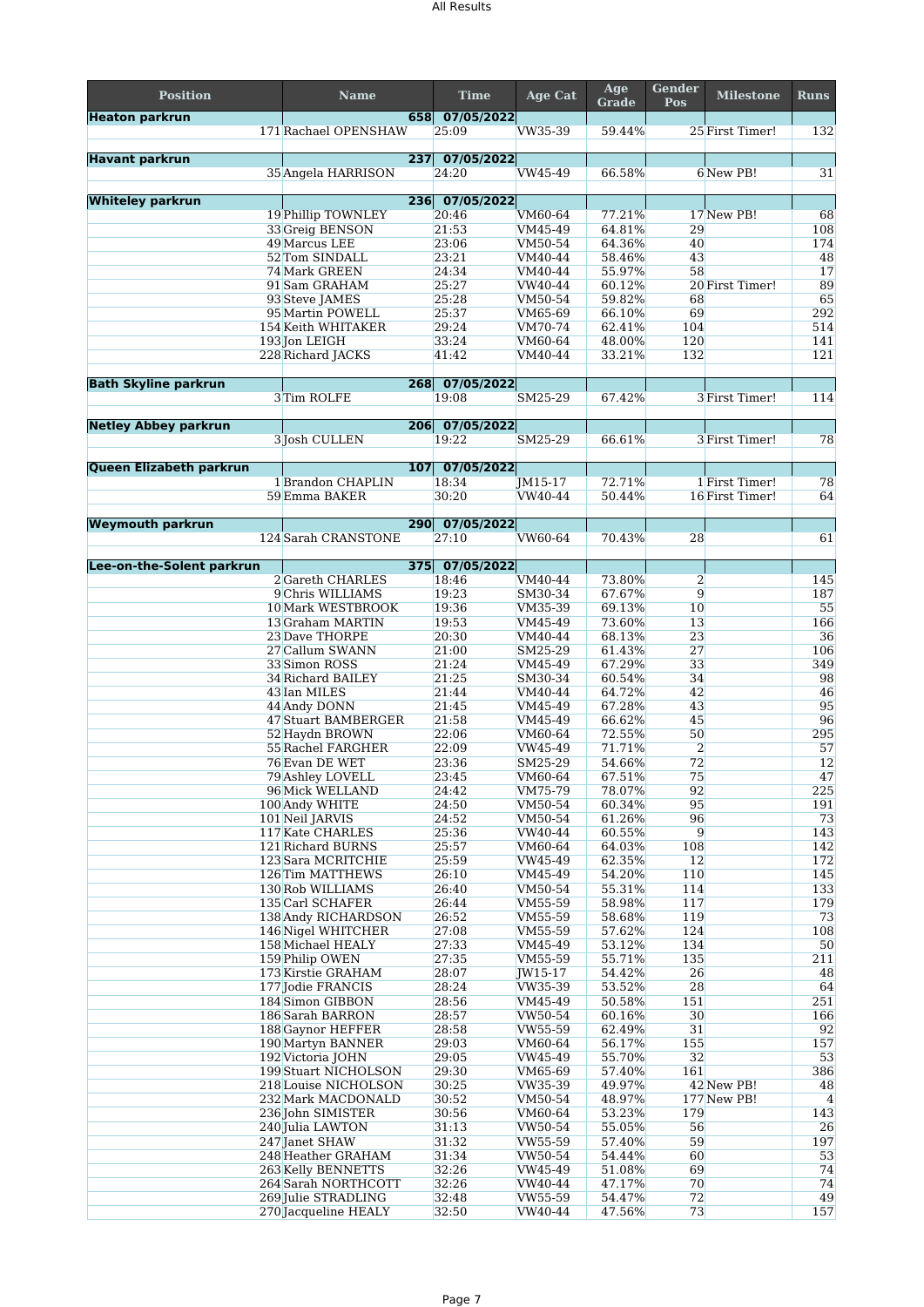|                                    | 279 Lindsay PRATT              | 33:11          | VW50-54 | 52.49% | 77             |                 | 20             |
|------------------------------------|--------------------------------|----------------|---------|--------|----------------|-----------------|----------------|
|                                    | 287 Samuel JOHN                | 34:10          | SM25-29 | 37.76% | 196            |                 | 51             |
|                                    | 291 Claire DYSON               | 34:19          | VW40-44 | 45.85% |                | 85 New PB!      | $\overline{4}$ |
|                                    | 293 Melissa BARHAM             |                |         | 46.61% |                |                 |                |
|                                    |                                | 34:24          | VW45-49 |        | 87             |                 | 125            |
|                                    | 300 Kay SADLER                 | 35:00          | VW40-44 | 44.62% |                | 92 New PB!      | 23             |
|                                    | 302 Sue SIMISTER               | 35:03          | VW60-64 | 57.82% | 94             |                 | 110            |
|                                    | <b>304 Peter REDMAN</b>        | 35:13          | VM50-54 | 42.92% | 199            |                 | 156            |
|                                    | 311 Catherine CHAMBERLAI 36:03 |                | VW45-49 | 45.95% | 99             |                 | 52             |
|                                    |                                |                |         |        |                |                 |                |
|                                    | 313 Lisa EVENS                 | 36:08          | VW50-54 | 48.20% | 101            |                 | 97             |
|                                    | 318 Tracey TERRY               | 36:41          | VW50-54 | 46.25% | 104            |                 | 5              |
|                                    | 319 Lisa DONN                  | 36:41          | VW45-49 | 45.16% | 105            |                 | 54             |
|                                    | 327 Diane WILSON               | 37:36          | VW60-64 | 50.89% | 109            |                 | 76             |
|                                    | 329 Stacey READ                | 37:37          | VW40-44 | 40.89% | 111            |                 | 159            |
|                                    |                                |                |         |        |                |                 |                |
|                                    | 331 Jacqueline ROSS            | 38:13          | VW65-69 | 54.69% | 113            |                 | 72             |
|                                    | 350 Philip MAY                 | 41:39          | VM60-64 | 39.90% | 214            |                 | 82             |
|                                    | 351 Geraldine MAY              | 41:49          | VW60-64 | 47.07% | 125            |                 | 71             |
|                                    |                                |                |         |        |                |                 |                |
| <b>Portsmouth Lakeside parkrun</b> |                                | 203 07/05/2022 |         |        |                |                 |                |
|                                    | 92 Natalie REDMAN              | 29:25          | VW35-39 | 50.99% |                | 15 New PB!      | 38             |
|                                    |                                |                |         |        |                |                 |                |
|                                    |                                |                |         |        |                |                 |                |
| <b>Bideford parkrun</b>            |                                | 62 07/05/2022  |         |        |                |                 |                |
|                                    | 21 Mike HARPER                 | 25:13          | VM60-64 | 64.18% | 18             |                 | 443            |
|                                    |                                |                |         |        |                |                 |                |
| <b>Fareham parkrun</b>             | 202                            | 07/05/2022     |         |        |                |                 |                |
|                                    |                                |                | VM40-44 |        |                |                 | 242            |
|                                    | 2 David MALLARD                | 19:17          |         | 72.43% | $\overline{2}$ |                 |                |
|                                    | 5 Ken CHEUNG                   | 20:18          | VM40-44 | 69.29% |                | 4 First Timer!  | $\overline{4}$ |
|                                    | 7 David JENNINGS               | 20:49          | VM45-49 | 68.13% | 6              |                 | 47             |
|                                    | 27 Ray GUNNER                  | 23:40          | VM60-64 | 67.75% | 25             |                 | 158            |
|                                    | 54 Jack GOOZEE                 | 25:39          | VM50-54 | 58.93% | 49             |                 | 104            |
|                                    | <b>59 Alison LAWRENCE</b>      |                | VW40-44 | 59.73% | $\overline{8}$ |                 |                |
|                                    |                                | 25:57          |         |        |                |                 | 245            |
|                                    | <b>60 Steve FULCHER</b>        | 25:59          | VM55-59 | 61.19% | 52             |                 | 76             |
|                                    | 67 Kevin SAUNDERS              | 26:23          | VM50-54 | 56.35% | 55             |                 | 129            |
|                                    | <b>88 Ray BERNICE</b>          | 27:42          | VM55-59 | 55.96% | 71             |                 | 61             |
|                                    | 182 David MACSWAYNE            | 38:14          | VM60-64 | 41.94% | 114            |                 | 279            |
|                                    | 193 Wendy SMITH                | 43:22          | VW60-64 | 45.39% | 76             |                 | 286            |
|                                    |                                |                |         |        |                |                 |                |
|                                    | 199 Andrew SMITH               | 56:04          | VM60-64 | 29.64% | 118            |                 | 394            |
|                                    |                                |                |         |        |                |                 |                |
| <b>Newport Lakes parkrun</b>       | 89                             | 07/05/2022     |         |        |                |                 |                |
|                                    | 27 Iain GALLAGHER              | 25:50          | VM45-49 | 56.65% |                | 22 First Timer! | 52             |
|                                    |                                |                |         |        |                |                 |                |
|                                    |                                |                |         |        |                |                 |                |
|                                    |                                |                |         |        |                |                 |                |
| <b>Bartley Park parkrun</b>        | 173                            | 07/05/2022     |         |        |                |                 |                |
|                                    | 16 Aaron KINGSTON              | 22:03          | VM35-39 | 60.17% |                | 15 New PB!      | 128            |
|                                    |                                |                |         |        |                |                 |                |
| <b>Edenbrook Country parkrun</b>   | 493                            | 07/05/2022     |         |        |                |                 |                |
|                                    |                                |                |         |        |                |                 |                |
|                                    | 5 Phil MORGAN                  | 18:02          | VM35-39 | 73.57% |                | 5 First Timer!  | 146            |
|                                    | 55 Amie MORGAN                 | 21:17          | SW30-34 | 70.01% |                | 5 First Timer!  | 238            |
|                                    | 102 Andrew STOCKWELL           | 23:43          | VM50-54 | 63.74% |                | 86 First Timer! | 278            |
|                                    |                                |                |         |        |                |                 |                |
| <b>Southampton parkrun</b>         |                                | 838 14/05/2022 |         |        |                |                 |                |
|                                    | 369 Vernon WILDE               | 26:17          | VM60-64 | 61.00% | 279            |                 | 150            |
|                                    |                                |                |         |        |                |                 |                |
|                                    |                                |                |         |        |                |                 |                |
| <b>Whiteley parkrun</b>            |                                | 174 14/05/2022 |         |        |                |                 |                |
|                                    | 9 Hollie SMITH                 | 20:29          | VW35-39 | 73.47% | $\mathbf{1}$   |                 | 19             |
|                                    | 13 Andrew STOCKWELL            | 20:49          | VM50-54 | 72.62% | 11             |                 | 279            |
|                                    | 19Tom HASTINGS                 | 22:57          | SM30-34 | 57.15% | 17             |                 | 86             |
|                                    | 35 Marcus LEE                  | 24:24          | VM50-54 | 60.93% | 28             |                 | 175            |
|                                    | 37 Mark GREEN                  | 24:37          | VM40-44 | 55.86% | 30             |                 | 18             |
|                                    |                                |                |         |        |                |                 |                |
|                                    | 41 Miles PRITCHARD             | 24:51          | VM45-49 | 58.89% | 32             |                 | 13             |
|                                    | 45 Helen BENSON                | 25:05          | VW40-44 | 62.26% | 8              |                 | 142            |
|                                    | 46 Greig BENSON                | 25:08          | VM45-49 | 56.43% | 35             |                 | 109            |
|                                    | 47 Steve JAMES                 | 25:08          | VM50-54 | 60.61% | 36             |                 | 66             |
|                                    | 72 Mark TUCKER                 | 27:31          | VM60-64 | 59.30% | 57             |                 | 131            |
|                                    |                                |                | VM45-49 |        |                |                 |                |
|                                    | 74 Simon GIBBON                | 27:38          |         | 52.96% | 59             |                 | 252            |
|                                    | 83 Jamie STOCKWELL             | 28:34          | SM20-24 | 45.16% | 66             |                 | 106            |
|                                    | 89 Max JAMES                   | 29:17          | VM60-64 | 56.23% | 70             |                 | 31             |
|                                    | 91 Sarah CLANSEY               | 29:20          | VW35-39 | 51.31% | 18             |                 | 108            |
|                                    | 103 Louisa ABBOTT              | 30:13          | VW45-49 | 53.06% | 25             |                 | 36             |
|                                    | 112 Liz JAMES                  | 31:02          | VW55-59 | 60.79% | 28             |                 | 67             |
|                                    | 124 Holly STOCKWELL            | 32:24          | SW25-29 | 45.68% | 35             |                 | 30             |
|                                    |                                |                |         |        |                |                 |                |
|                                    | 157 Martin READ                | 38:49          | VM65-69 | 43.62% | 99             |                 | 117            |
|                                    | 171 Katharine TUCKER           | 46:05          | VW60-64 | 42.10% | 67             |                 | 87             |
|                                    |                                |                |         |        |                |                 |                |
| <b>Bedford parkrun</b>             |                                | 320 14/05/2022 |         |        |                |                 |                |
|                                    | <b>15 Daisy MCCLEMENTS</b>     | 20:31          | SW30-34 | 72.22% |                | 2 First Timer!  | 72             |
|                                    |                                |                |         |        |                |                 |                |
| <b>Eastleigh parkrun</b>           |                                | 313 14/05/2022 |         |        |                |                 |                |
|                                    |                                |                |         |        |                |                 |                |
|                                    | <b>19 Michael PARKES</b>       | 21:47          | SM25-29 | 59.30% | 15             |                 | 39             |
|                                    | 33 Haydn BROWN                 | 22:57          | VM60-64 | 69.86% | 27             |                 | 296            |
|                                    | 201 Keith WHITAKER             | 30:51          | VM70-74 | 59.48% | 142            |                 | 515            |
| <b>Winchester parkrun</b>          | 350                            | 14/05/2022     |         |        |                |                 |                |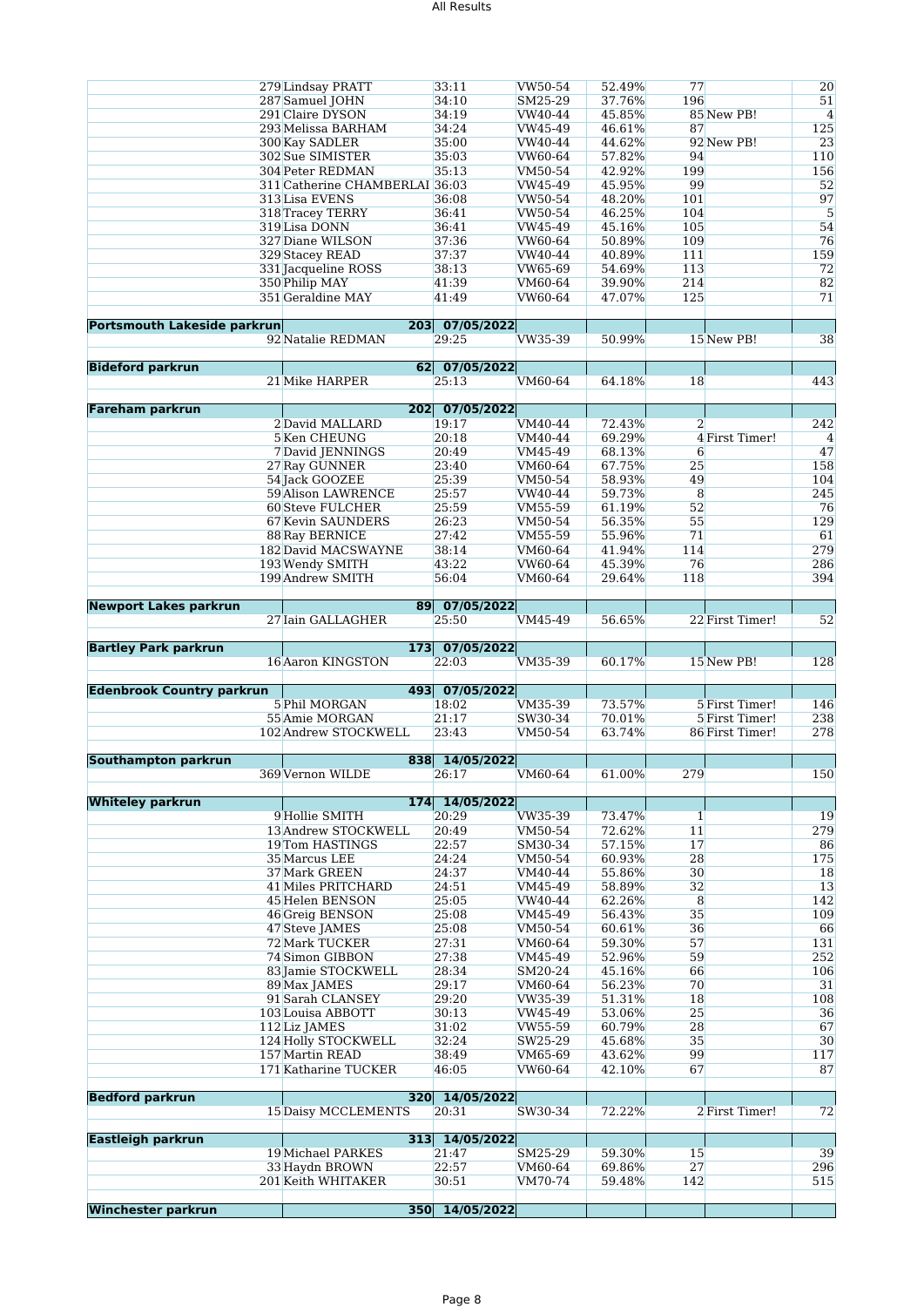### All Results

|                                    | 95 Jamie EARLEY                                   | 23:37                   | VM35-39            | 56.18%           | 80                   |                          | 153              |
|------------------------------------|---------------------------------------------------|-------------------------|--------------------|------------------|----------------------|--------------------------|------------------|
| <b>Netley Abbey parkrun</b>        |                                                   | 196 14/05/2022          |                    |                  |                      |                          |                  |
|                                    | 115 Jules DINWOODIE                               | 30:07                   | <b>VW60-64</b>     | 64.42%           | 30                   |                          | 196              |
| <b>Weymouth parkrun</b>            |                                                   | 304 14/05/2022          |                    |                  |                      |                          |                  |
|                                    | <b>56 Robert CRANSTONE</b>                        | 23:15                   | VM60-64            | 70.18%           | 46                   |                          | 87               |
|                                    | 86 Sarah CRANSTONE                                | 25:09                   | VW60-64            | 76.08%           | 11                   |                          | 62               |
|                                    |                                                   |                         |                    |                  |                      |                          |                  |
| Lanhydrock parkrun                 | 146 Nicky BEAL                                    | 197 14/05/2022<br>36:35 | SW30-34            | 40.50%           |                      | 52 First Timer!          | 33               |
|                                    | 167 William COWLEY                                | 39:36                   | SM25-29            | 32.58%           |                      | 97 First Timer!          | 19               |
|                                    |                                                   |                         |                    |                  |                      |                          |                  |
| <b>Hove Promenade parkrun</b>      | 7 Colin TRIGG                                     | 516 14/05/2022<br>17:46 | VM45-49            | 81:05%           |                      | 7 First Timer!           | 31               |
|                                    |                                                   |                         |                    |                  |                      |                          |                  |
| Lee-on-the-Solent parkrun          |                                                   | 351 14/05/2022          |                    |                  |                      |                          |                  |
|                                    | 4 Chris WILLIAMS<br>10 Ken CHEUNG                 | 18:50<br>19:34          | SM30-34<br>VM40-44 | 69.65%<br>71.89% | $\overline{4}$       | 9 New PB!                | 188<br>5         |
|                                    | 14 Graham MARTIN                                  | 19:51                   | VM45-49            | 73.72%           | 13                   |                          | 167              |
|                                    | 15 Mark John EATON                                | 19:56                   | VM55-59            | 77.76%           | 14                   |                          | 102              |
|                                    | 24 Callum SWANN                                   | 20:55                   | SM25-29            | 61.67%           | 22                   |                          | 107              |
|                                    | 28 Graham DONNACHIE<br>29 Lucy MAY                | 21:11<br>21:13          | VM45-49<br>VW35-39 | 66.96%<br>70.70% | 25<br>$\overline{2}$ |                          | 41<br>61         |
|                                    | 33 Andy DONN                                      | 21:36                   | VM50-54            | 68.29%           | 29                   |                          | 96               |
|                                    | 52 Katherine TROTT                                | 22:53                   | SW20-24            | 64.68%           | $\overline{4}$       |                          | 43               |
|                                    | 64 Andy LEE                                       | 24:17                   | VM60-64            | 67.19%           | 53                   |                          | 224              |
|                                    | 65 Rachael OPENSHAW<br>68 Dom TRUSLOVE            | 24:22                   | VW35-39            | 61.35%<br>52.37% | 7<br>54              |                          | 133<br>24        |
|                                    | 86 Steve FULCHER                                  | 24:38<br>25:12          | SM25-29<br>VM55-59 | 63.10%           | 68                   |                          | 77               |
|                                    | 94 Richard BURNS                                  | 25:35                   | VM60-64            | 64.95%           | 75                   |                          | 143              |
|                                    | 97 Tim MATTHEWS                                   | 25:45                   | VM45-49            | 55.08%           | 78                   |                          | 146              |
|                                    | 100 Hilary MISSELBROOK                            | 25:53                   | VW35-39            | 58.47%           | 12<br>97             |                          | 49<br>66         |
|                                    | 121 Martyn POORE<br>126 Nigel WHITCHER            | 26:46<br>26:54          | SM30-34<br>VM55-59 | 48.75%<br>58.12% | 98                   |                          | 109              |
|                                    | 132 Rob WILLIAMS                                  | 27:15                   | VM50-54            | 54.13%           | 103                  |                          | 134              |
|                                    | 133 Marie ACKLAND                                 | 27:17                   | SW20-24            | 54.25%           |                      | 22 First Timer!          | $\mathbf{1}$     |
|                                    | 134 Victoria JOHN                                 | 27:20                   | VW45-49            | 59.27%           | 23                   |                          | 54               |
|                                    | 149 Gaynor HEFFER<br>150 Jodie FRANCIS            | 27:58<br>27:59          | VW55-59<br>VW35-39 | 65.61%<br>54.32% | 29<br>30             |                          | 93<br>65         |
|                                    | 165 Samantha WHITING                              | 28:30                   | SW30-34            | 51.99%           | 34                   |                          | 13               |
|                                    | 171 Stuart NICHOLSON                              | 28:49                   | VM65-69            | 58.76%           | 125                  |                          | 387              |
|                                    | 174 Cathy WEBB<br><b>182 Hayley STRADLING</b>     | 28:57                   | <b>VW60-64</b>     | 70.01%           | 38<br>40             |                          | 177              |
|                                    | 189 George HOWARTH                                | 29:26<br>29:43          | SW25-29<br>VM60-64 | 50.28%<br>55.92% | 136                  |                          | 36<br>101        |
|                                    | 192 Oana MATTY                                    | 29:47                   | VW40-44            | 52.04%           | 43                   |                          | 42               |
|                                    | 204 Mark MACDONALD                                | 30:13                   | VM50-54            | 50.03%           |                      | 143 New PB!              | 5                |
|                                    | 212 Angela HARRISON                               | 30:36<br>30:49          | VW45-49            | 52.94%<br>56.52% | 57<br>59             |                          | 32<br>73         |
|                                    | 214 Joanna REED<br>223 Sarah NORTHCOTT            | 31:37                   | VW50-54<br>VW40-44 | 48.39%           | 63                   |                          | 75               |
|                                    | 224 Kelly BENNETTS                                | 31:39                   | VW45-49            | 52.34%           | 64                   |                          | 75               |
|                                    | 232 Karen NICHOLS                                 | 31:59                   | VW50-54            | 55.13%           | 70                   |                          | 70               |
|                                    | 235 Sarah BARRON                                  | 32:14                   | VW50-54            | 54.03%           | 72                   |                          | 167              |
|                                    | 237 Julie STRADLING<br>260 Claire DYSON           | 32:17<br>33:42          | VW55-59<br>VW40-44 | 55.34%<br>46.69% |                      | 74 New PB!<br>90 New PB! | 50<br>$\sqrt{5}$ |
|                                    | 261 Mark SAYWELL                                  | 33:45                   | VM55-59            | 47.11%           | 157                  |                          | 60               |
|                                    | 262 Kay SADLER                                    | 33:47                   | VW40-44            | 46.23%           |                      | 91 New PB!               | 24               |
|                                    | 294 Lisa EVENS<br>301 Amelia DOWLER               | 36:12<br>38:02          | VW50-54            | 48.11%           | 113<br>119           |                          | 98<br>90         |
|                                    | 323 Philip MAY                                    | 41:00                   | VW45-49<br>VM60-64 | 43.03%<br>40.53% | 174                  |                          | 83               |
|                                    | 324 Geraldine MAY                                 | 41:32                   | VW60-64            | 47.39%           | 133                  |                          | 72               |
|                                    | 334 Andrew SMITH                                  | 45:29                   | VM60-64            | 36.53%           | 176                  |                          | 395              |
|                                    | 335 Wendy SMITH<br>348 Sacha CLARK                | 45:33<br>45:33          | VW60-64<br>VW50-54 | 43.21%<br>28.72% | 142<br>151           |                          | 287<br>20        |
|                                    |                                                   |                         |                    |                  |                      |                          |                  |
| <b>Portsmouth Lakeside parkrun</b> |                                                   | 210 14/05/2022          |                    |                  |                      |                          |                  |
|                                    | 12 Simon ROSS                                     | 20:15                   | VM45-49            | 71.11%           | 11                   |                          | 350              |
|                                    | 71 Carl SCHAFER<br>101 Natalie REDMAN             | 27:27<br>29:29          | VM55-59<br>VW35-39 | 57.44%<br>50.88% | 61<br>22             |                          | 180<br>39        |
|                                    | 187 Jacqueline ROSS                               | 38:15                   | VW65-69            | 54.64%           |                      | 71 New PB!               | 73               |
|                                    |                                                   |                         |                    |                  |                      |                          |                  |
| <b>Fareham parkrun</b>             |                                                   | 203 14/05/2022          |                    |                  |                      |                          |                  |
|                                    | 5 Tim ROLFE<br>8 David MALLARD                    | 20:15<br>20:53          | SM25-29<br>VM40-44 | 63.70%<br>66.88% | $5\overline{)}$<br>8 |                          | 115<br>243       |
|                                    | 17 Richard EDMUNDS                                | 21:57                   | VM50-54            | 68.87%           | 16                   |                          | 62               |
|                                    | <b>30 Ray GUNNER</b>                              | 23:30                   | VM60-64            | 68.23%           | 28                   |                          | 159              |
|                                    | <b>67 Kevin SAUNDERS</b><br><b>89 Ray BERNICE</b> | 26:15<br>27:47          | VM50-54<br>VM55-59 | 56.63%<br>55.79% | 57<br>75             |                          | 130<br>62        |
|                                    | 105 Charlie JONES                                 | 29:32                   | VW40-44            | 52.88%           |                      | 21 New PB!               | 18               |
|                                    | 111 Alison LAWRENCE                               | 29:43                   | VW40-44            | 52.16%           | 26                   |                          | 246              |
|                                    | 114 Gail OSBORNE                                  | 29:45                   | VW60-64            | 66.16%           | 28                   |                          | 73               |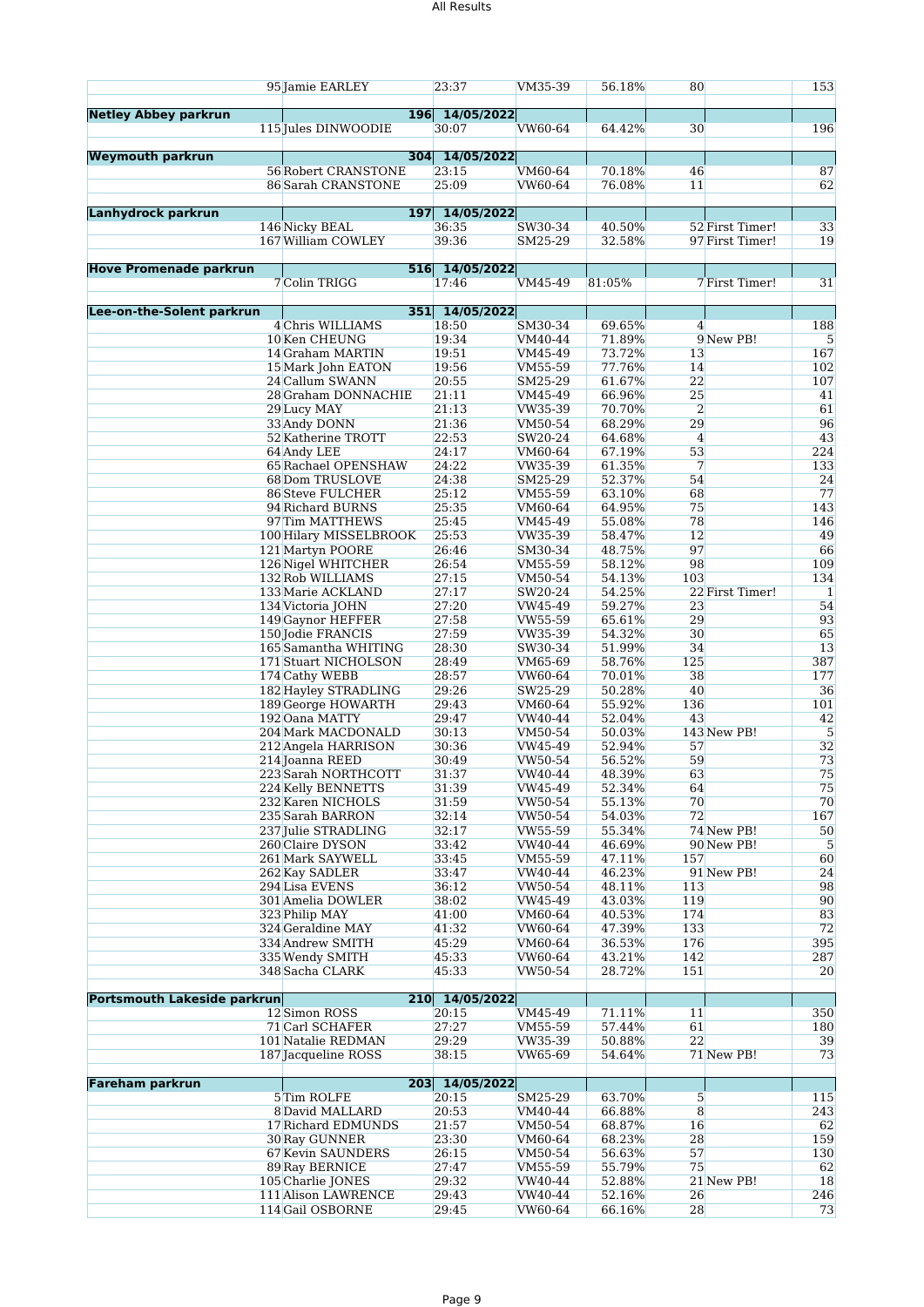|                                      | 156 Wendy HALL                                         | 34:21                                     | VW55-59                       | 53.42%                     | 53             |                                                   | 91             |
|--------------------------------------|--------------------------------------------------------|-------------------------------------------|-------------------------------|----------------------------|----------------|---------------------------------------------------|----------------|
| <b>Milano Nord parkrun</b>           | 31 Dominic SHEPHERD                                    | 113 14/05/2022<br>22:07                   | VM55-59                       | 71.29%                     |                | 28 Prima volta!                                   | 56             |
| <b>Hogmoor Inclosure parkrun</b>     | 20 Aaron KINGSTON                                      | 195 14/05/2022<br>23:00                   | VM35-39                       | 57.68%                     |                | 19 First Timer!                                   | 129            |
| <b>Aberdare parkrun</b>              | 43 Mark JENKINS                                        | 91 14/05/2022<br>28:14                    | VM50-54                       | 53.07%                     |                | 30 First Timer!                                   | 66             |
| <b>East Brighton parkrun</b>         | 62 Janet SHAW                                          | 73 14/05/2022<br>33:56                    | VW55-59                       | 53.34%                     |                | 15 First Timer!                                   | 198            |
| <b>Chevin Forest parkrun</b>         | 95 Andy WHITE                                          | 164 14/05/2022<br>30:06                   | VM50-54                       | 49.78%                     |                | 54 First Timer!                                   | 192            |
| <b>Cranbrook Country Park parkr</b>  | 5 Mike HARPER                                          | 76 14/05/2022<br>21:02                    | VM60-64                       | 76.94%                     |                | 5 First Timer!                                    | 444            |
| <b>Talkin Tarn Country Park park</b> | 39 Jonathan O'NEIL                                     | 82 14/05/2022<br>28:32                    | VM35-39                       | 46.50%                     | 23             |                                                   | 66             |
| <b>Great Salterns parkrun</b>        | 92 Richard JACKS                                       | 103 14/05/2022<br>39:24                   | VM40-44                       | 35.15%                     | 59             |                                                   | 122            |
| Myponga Reservoir parkrun            | 3 Peter GOSS                                           | 36 14/05/2022<br>26:34                    | VM60-64                       | 61.42%                     |                | 3 First Timer!                                    | 2              |
|                                      |                                                        |                                           |                               |                            |                |                                                   |                |
| Southampton parkrun                  | 34 Josh CULLEN<br>126 Haydn BROWN<br>410 Marie ACKLAND | 856 21/05/2022<br>18:54<br>21:30<br>27:01 | SM25-29<br>VM60-64<br>SW20-24 | 68.25%<br>74.57%<br>54.78% |                | 33 New PB!<br>114 First Timer!<br>70 First Timer! | 79<br>297<br>2 |
|                                      |                                                        |                                           |                               |                            |                |                                                   |                |
| <b>Plymvalley parkrun</b>            | 15 Mike HARPER                                         | 135 21/05/2022<br>23:11                   | VM60-64                       | 69.81%                     |                | 11 First Timer!                                   | 445            |
| <b>Whiteley parkrun</b>              |                                                        | 191 21/05/2022                            |                               |                            |                |                                                   |                |
|                                      | 2 Iain CROSS                                           | 18:34                                     | VM40-44                       | 73.52%                     | $\overline{2}$ |                                                   | 119            |
|                                      | 11 Toby GREENFIELD<br>13 Matt EMERY                    | 21:02<br>21:16                            | VM45-49<br>VM40-44            | 67.43%<br>64.18%           | 12             | 10 New PB!                                        | 57<br>114      |
|                                      | 23 Greig BENSON                                        | 22:26                                     | VM45-49                       | 63.22%                     | 19             |                                                   | 110            |
|                                      | 30 Marcus LEE                                          | 23:06                                     | VM50-54                       | 64.36%                     | 25             |                                                   | 176            |
|                                      | 61 Amy FOX                                             | 24:48                                     | VW40-44                       | 61.69%                     | 14             |                                                   | 88             |
|                                      | 66Tom SINDALL                                          | 25:07                                     | VM40-44                       | 54.35%                     | 48             |                                                   | 49             |
|                                      | 67 Helen BENSON                                        | 25:08                                     | VW40-44                       | 62.14%                     | 16             |                                                   | 143            |
|                                      | 77 Steve JAMES                                         | 25:47                                     | VM50-54                       | 59.08%                     | 53             |                                                   | 67             |
|                                      | 112 Anna SINDALL                                       | 27:58                                     | VW35-39                       | 53.81%                     | 33             |                                                   | 58             |
|                                      | 120 Keith WHITAKER<br>130 Sarah CLANSEY                | 28:27<br>29:19                            | VM70-74<br>VW35-39            | 64.50%<br>51.34%           | 82<br>38       |                                                   | 516<br>109     |
|                                      | 135 Louisa ABBOTT                                      | 29:36                                     | VW45-49                       | 54.17%                     | 41             |                                                   | 37             |
|                                      | 156 Mark GREEN                                         | 31:43                                     | VM40-44                       | 43.35%                     | 102            |                                                   | 19             |
|                                      |                                                        |                                           |                               |                            |                |                                                   |                |
| <b>Moors Valley parkrun</b>          | 124 Vernon WILDE                                       | 412 21/05/2022<br>25:55                   | VM60-64                       | 61.86%                     |                | 103 New PB!                                       | 151            |
| <b>Eastleigh parkrun</b>             |                                                        | 269 21/05/2022                            |                               |                            |                |                                                   |                |
|                                      | 14 Michael PARKES                                      | 21:15                                     | SM25-29                       | 60.78%                     | 14             |                                                   | 40             |
| <b>Whitstable parkrun</b>            | 70 Simon VINGOE                                        | 304 21/05/2022<br>25:14                   | VM35-39                       | 53.30%                     |                | 58 First Timer!                                   | 54             |
| Chippenham parkrun                   |                                                        | 181 21/05/2022                            |                               |                            |                |                                                   |                |
|                                      | 77 Chris HALL                                          | 26:25                                     | VM55-59                       | 59.18%                     |                | 65 First Timer!                                   | 134            |
|                                      | 156 Wendy HALL                                         | 33:41                                     | VW55-59                       | 54.48%                     |                | 47 First Timer!                                   | 92             |
| <b>Netley Abbey parkrun</b>          |                                                        | 204 21/05/2022                            |                               |                            |                |                                                   |                |
|                                      | 72 Steven MATTY                                        | 25:15                                     | VM45-49                       | 57.03%                     |                | 61 First Timer!                                   | 71             |
| <b>Wallace parkrun, Lisburn</b>      | 7 Kelly HANIVER                                        | 144 21/05/2022<br>20:07                   | VW45-49                       | 78.96%                     | $1\vert$       |                                                   | 59             |
| <b>Queen Elizabeth parkrun</b>       | 14 Dominic SHEPHERD                                    | 102 21/05/2022<br>23:42                   | VM55-59                       | 66.53%                     |                | 13 First Timer!                                   | 57             |
| <b>Keswick parkrun</b>               | 148 Rachael OPENSHAW                                   | 293 21/05/2022<br>28:02                   | VW35-39                       | 53.33%                     |                | 49 First Timer!                                   | 134            |
|                                      |                                                        |                                           |                               |                            |                |                                                   |                |
| Lee-on-the-Solent parkrun            | 1 Brandon CHAPLIN                                      | 379 21/05/2022<br>17:38                   | JM15-17                       | 76.56%                     |                | 1 New PB!                                         | 79             |
|                                      | 3 Phil MORGAN                                          | 18:16                                     | VM35-39                       | 72.63%                     | $\overline{2}$ |                                                   | 147            |
|                                      |                                                        |                                           |                               |                            |                |                                                   |                |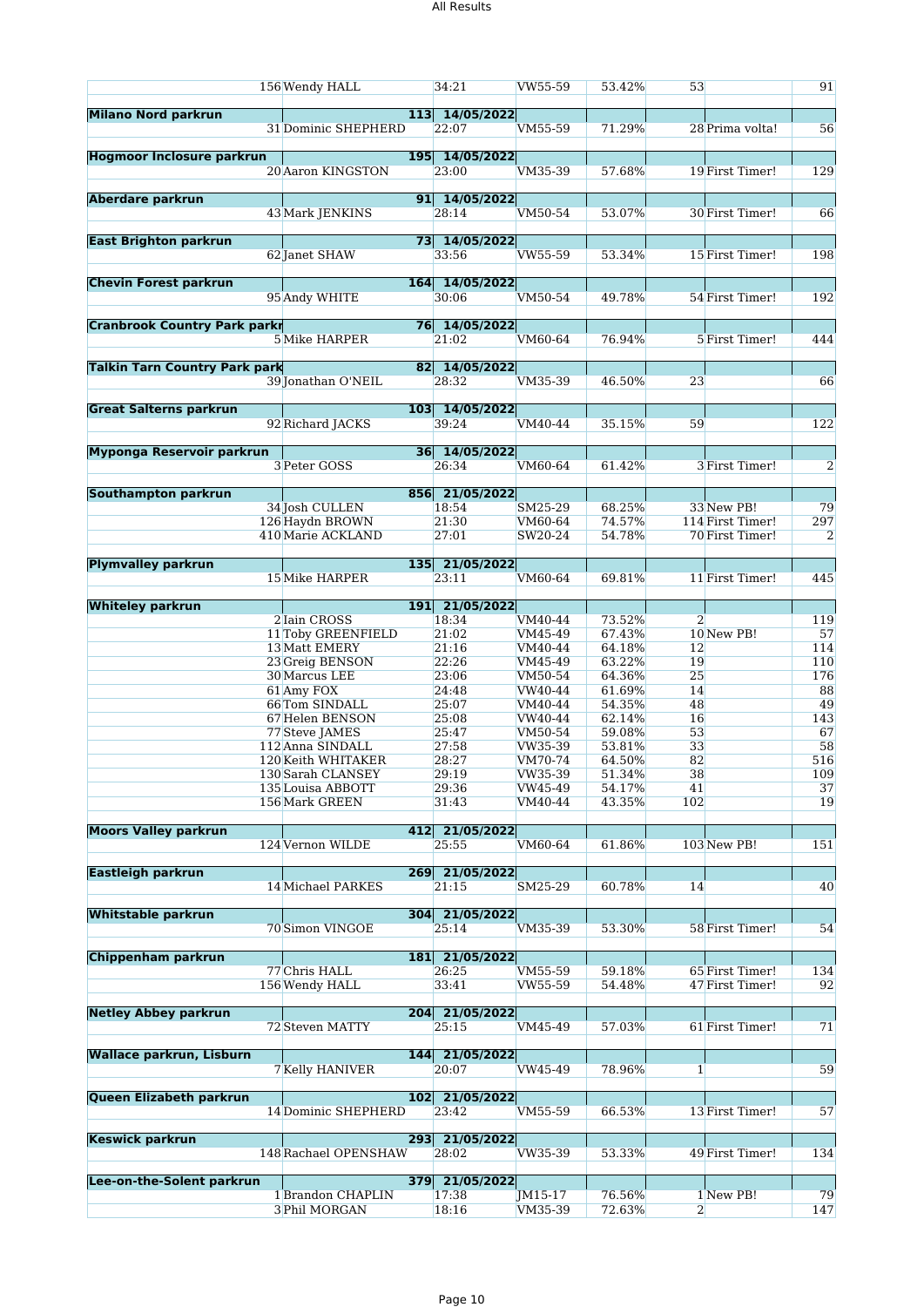### All Results

|                             | 5 Chris WILLIAMS         | 19:04                         | SM30-34        | 68.79% | 4               | 189 |
|-----------------------------|--------------------------|-------------------------------|----------------|--------|-----------------|-----|
|                             | 6 Simon ROSS             | 19:16                         | VM45-49        | 74.74% | 5               | 351 |
|                             | 16 Andrew STOCKWELL      | 20:29                         | VM50-54        | 73.80% | 15              | 280 |
|                             | 20 Richard BAILEY        | 20:47                         | SM30-34        | 62.39% | 18              | 99  |
|                             | 24 Lucy MAY              | 21:00                         | VW35-39        | 71.43% | $\mathbf{1}$    | 62  |
|                             | 25 Ken CHEUNG            | 21:02                         | VM40-44        | 66.88% | 22              | 6   |
|                             | 30 Callum SWANN          | 21:33                         | SM25-29        | 59.86% | 27              | 108 |
|                             | 37 Rachel FARGHER        | 22:02                         | VW45-49        | 72.09% | $\overline{2}$  | 58  |
|                             |                          |                               |                |        |                 | 97  |
|                             | 44 Stuart BAMBERGER      | 22:34                         | VM45-49        | 64.84% | 40              |     |
|                             | 61 Mike SMITH            | 24:05                         | VM60-64        | 69.00% | 55              | 56  |
|                             | 63 Amie MORGAN           | 24:12                         | SW30-34        | 61.57% | 5               | 239 |
|                             | 69 Steve FULCHER         | 24:32                         | VM55-59        | 64.81% | 59              | 78  |
|                             | 82 Sam GRAHAM            | 25:09                         | VW40-44        | 60.83% | 12              | 90  |
|                             | 87 Claire PROCTER        | 25:16                         | VW40-44        | 60.55% | 14              | 42  |
|                             | 101 Tim MATTHEWS         | 25:43                         | VM45-49        | 55.15% | 80              | 147 |
|                             | 103 Chris WHEELER        | 25:46                         | VM40-44        | 53.36% | 82              | 141 |
|                             | 108 Edward HARE          | 26:06                         | VM35-39        | 51.92% | 86              | 47  |
|                             | 109 Richard BURNS        | 26:07                         | VM60-64        | 63.62% | 87              | 144 |
|                             | 112 Andy WHITE           | 26:19                         | VM50-54        | 56.93% | 89              | 193 |
|                             | 115 Kate ATKINSON        | 26:29                         | SW25-29        | 55.88% | 20              | 3   |
|                             |                          | 26:31                         |                | 61.09% | 21              | 173 |
|                             | 116 Sara MCRITCHIE       |                               | VW45-49        |        |                 |     |
|                             | 135 Martin POWELL        | 27:21                         | VM65-69        | 61.91% | 103             | 293 |
|                             | 136 Samantha WHITING     | 27:22                         | SW30-34        | 54.14% | 29              | 14  |
|                             | 138 Rob WILLIAMS         | 27:31                         | VM50-54        | 53.60% | 105             | 135 |
|                             | 147 Jamie STOCKWELL      | 27:54                         | SM20-24        | 46.24% | 113             | 107 |
|                             | 150 Jules DINWOODIE      | 28:14                         | VW60-64        | 68.71% | 30              | 197 |
|                             | 159 Kirstie GRAHAM       | 28:28                         | <b>IW15-17</b> | 53.75% | 35              | 49  |
|                             | 162 Mark SAYWELL         | 28:33                         | VM55-59        | 55.69% | 121             | 61  |
|                             | 168 Stuart NICHOLSON     | 28:45                         | VM65-69        | 58.90% | 125             | 388 |
|                             | 170 Philip OWEN          | 28:57                         | VM55-59        | 53.54% | 127             | 212 |
|                             | 176 Hayley STRADLING     | 29:16                         | SW25-29        | 50.57% | 40              | 37  |
|                             | 177 Cathy WEBB           | 29:20                         | VW60-64        | 69.09% | 41              | 178 |
|                             | 182 Emma BAKER           | 29:26                         | VW40-44        | 51.98% | 46              | 65  |
|                             |                          |                               |                |        |                 |     |
|                             | 190 Victoria JOHN        | 29:48                         | VW45-49        | 54.36% | 51              | 55  |
|                             | 209 Janet SHAW           | 31:09                         | VW55-59        | 58.11% | 63              | 199 |
|                             | 212 Karen NICHOLS        | 31:17                         | VW50-54        | 56.37% | 65              | 71  |
|                             | 214 Holly STOCKWELL      | 31:23                         | SW25-29        | 47.16% | 67              | 31  |
|                             | 215 Sarah NORTHCOTT      | 31:28                         | VW40-44        | 48.62% | 68              | 76  |
|                             | 216 Kelly BENNETTS       | 31:28                         | VW45-49        | 52.65% | 69              | 76  |
|                             | 225 Susan WAKEFIELD      | 31:43                         | VW50-54        | 53.49% | 74              | 37  |
|                             | 229 Jacqueline HEALY     | 32:11                         | VW40-44        | 48.52% | 76              | 158 |
|                             | 231 Russell MEAD         | 32:14                         | VM55-59        | 48.91% | 148             | 269 |
|                             | 232 Julie STRADLING      | 32:16                         | VW55-59        | 55.37% | 78 New PB!      | 51  |
|                             | 234 Samuel JOHN          | 32:18                         | SM25-29        | 39.94% | 149             | 52  |
|                             |                          | 33:11                         |                |        |                 |     |
|                             | 256 Gillian SHUTLER      |                               | VW60-64        | 59.32% | 91              | 73  |
|                             | 277 Melissa BARHAM       | 34:36                         | VW45-49        | 46.34% | 106             | 126 |
|                             | 287 Oana MATTY           | 34:52                         | VW40-44        | 44.46% | 113             | 43  |
|                             | 295 Peter REDMAN         | 35:33                         | VM50-54        | 42.52% | 171             | 157 |
|                             | 296 Claire JOHNSON       | 35:37                         | VW50-54        | 47.64% | 118             | 117 |
|                             | 297 Louisa KNIGHT        | 35:38                         | VW50-54        | 47.05% | 119             | 69  |
|                             | 300 Warren JOHNS         | 35:57                         | VM50-54        | 41.03% | 172             | 42  |
|                             | 303 Stacey READ          | 36:03                         | VW40-44        | 42.67% | 122             | 160 |
|                             | 304 Heather GRAHAM       | 36:03                         | VW50-54        | 47.67% | 123             | 54  |
|                             | 310 Lisa EVENS           | 36:25                         | VW50-54        | 47.83% | 126             | 99  |
|                             | 313 Amelia DOWLER        | 36:36                         | VW45-49        | 44.72% | 127             | 91  |
|                             | 315 Jacqueline ROSS      | 37:19                         | VW65-69        | 56.01% | 128             | 74  |
|                             | 331 Lauren FOWLER        | 38:51                         | VW35-39        | 38.48% | 142             | 28  |
|                             | 340 Nick RICHARDSON      | 40:26                         | VM45-49        | 35.08% | 186             | 50  |
|                             | 341 Philip MAY           | 40:35                         | VM60-64        | 40.94% | 187             | 84  |
|                             | 346 Geraldine MAY        | 41:00                         | VW60-64        | 48.01% | 149             | 73  |
|                             |                          |                               |                |        |                 |     |
|                             | 378 Sacha CLARK          | 41:00                         | VW50-54        | 28.80% | 172             | 21  |
|                             |                          |                               |                |        |                 |     |
| <b>Wyndham Vale parkrun</b> |                          | 21/05/2022<br>90 <sub>1</sub> |                |        |                 |     |
|                             | 13 Iain GALLAGHER        | 24:44                         | VM45-49        | 59.16% | 12 New PB!      | 53  |
|                             |                          |                               |                |        |                 |     |
| <b>Fareham parkrun</b>      |                          | 250 21/05/2022                |                |        |                 |     |
|                             | 7 David MALLARD          | 19:24                         | VM40-44        | 71.99% | 7               | 244 |
|                             | 14 Daisy MCCLEMENTS      | 20:17                         | SW30-34        | 73.05% | $\mathbf{1}$    | 73  |
|                             | 35 Jamie EARLEY          | 23:27                         | VM35-39        | 56.57% | 30              | 154 |
|                             | 38 Ray GUNNER            | 23:55                         | VM60-64        | 67.04% | 33              | 160 |
|                             | 59 Neil JARVIS           | 25:41                         | VM50-54        | 59.31% | 49 First Timer! | 74  |
|                             | <b>65 Kevin SAUNDERS</b> | 26:00                         | VM50-54        | 57.18% | 52              | 131 |
|                             | 118 Alison LAWRENCE      | 29:08                         | VW40-44        | 53.20% | 29              | 247 |
|                             | 121 Gail OSBORNE         | 29:19                         | VW60-64        | 67.14% | 31              | 74  |
|                             | 206 Richard JACKS        | 36:20                         | VM40-44        | 38.12% | 119             | 123 |
|                             | 228 Wendy SMITH          |                               |                | 48.01% | 97              | 288 |
|                             |                          | 41:00                         | VW60-64        |        |                 |     |
|                             | 243 Andrew SMITH         | 45:43                         | VM60-64        | 36.35% | 130             | 396 |
|                             |                          |                               |                |        |                 |     |
| <b>Sale Water parkrun</b>   |                          | 134 21/05/2022                |                |        |                 |     |
|                             | 7 Nick CUFF              | 20:16                         | SM30-34        | 64.39% | 7 First Timer!  | 29  |
|                             |                          |                               |                |        |                 |     |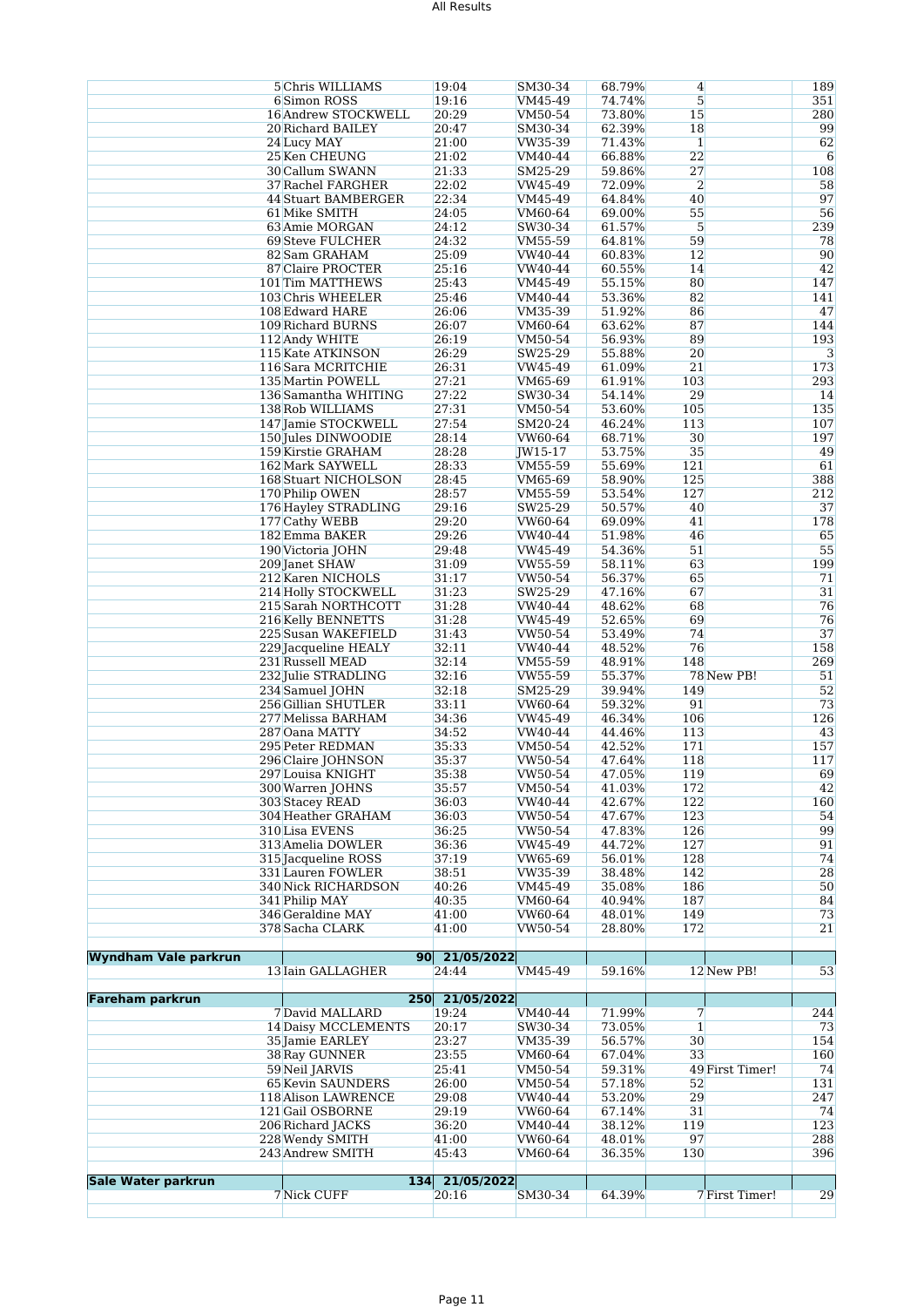| <b>Nant y Pandy parkrun</b>         |                                           | 70 21/05/2022           |                    |                  |                      |                  |            |
|-------------------------------------|-------------------------------------------|-------------------------|--------------------|------------------|----------------------|------------------|------------|
|                                     | 68 Martin READ                            | 47:11                   | VM65-69            | 35.89%           |                      | 29 First Timer!  | 118        |
|                                     |                                           |                         |                    |                  |                      |                  |            |
| <b>Henlow Bridge Lakes parkrun</b>  |                                           | 116 21/05/2022          |                    |                  |                      |                  |            |
|                                     | 2 Tommy BLAKE                             | 17:37                   | SM18-19            | 74.83%           |                      | 2 First Timer!   | 100        |
|                                     |                                           |                         |                    |                  |                      |                  |            |
| <b>Great Salterns parkrun</b>       |                                           | 58 21/05/2022           |                    |                  |                      |                  |            |
|                                     | 32 Angela HARRISON                        | 28:22                   | VW45-49            | 57.11%           |                      | 3 First Timer!   | 33         |
| <b>North Yorkshire Water Park p</b> |                                           | 129 21/05/2022          |                    |                  |                      |                  |            |
|                                     | 62 Julia WEBB                             | 28:32                   | VW60-64            | 68.98%           | 21                   |                  | 70         |
|                                     |                                           |                         |                    |                  |                      |                  |            |
| Myponga Reservoir parkrun           |                                           | 38 21/05/2022           |                    |                  |                      |                  |            |
|                                     | 7 Peter GOSS                              | 26:28                   | VM60-64            | 61.65%           |                      | 7 New PB!        | 3          |
|                                     |                                           |                         |                    |                  |                      |                  |            |
| <b>Edenbrook Country parkrun</b>    |                                           | 364 21/05/2022          |                    |                  |                      |                  |            |
|                                     | 143 Carl SCHAFER                          | 27:07                   | VM55-59            | 58.14%           |                      | 112 First Timer! | 181        |
| <b>Netley Abbey junior parkrun</b>  |                                           | 53 22/05/2022           |                    |                  |                      |                  |            |
|                                     | 30 Indigo SMITH                           | 12:43                   | JW10               | 51.57%           | 13                   |                  | 20         |
|                                     |                                           |                         |                    |                  |                      |                  |            |
| Southampton junior parkrun          |                                           | 75 22/05/2022           |                    |                  |                      |                  |            |
|                                     | 41 Josh MILLS                             | 13:10                   | IM10               | 49.45%           | 26                   |                  | 8          |
|                                     |                                           |                         |                    |                  |                      |                  |            |
| <b>Havant parkrun</b>               |                                           | 204 28/05/2022          |                    |                  |                      |                  |            |
|                                     | 58 Rachael OPENSHAW                       | 25:57                   | VW35-39            | 57.61%           |                      | 10 First Timer!  | 135        |
| <b>Whiteley parkrun</b>             |                                           | 169 28/05/2022          |                    |                  |                      |                  |            |
|                                     | 13 Greig BENSON                           | 21:23                   | VM45-49            | 66.33%           | 12                   |                  | 111        |
|                                     | 43 Mark GREEN                             | 24:13                   | VM40-44            | 56.78%           | 35                   |                  | 20         |
|                                     | 56 Jack GOOZEE                            | 25:01                   | VM50-54            | 60.43%           | 43                   |                  | 105        |
|                                     | 59 Steve FULCHER                          | 25:11                   | VM55-59            | 63.14%           | 45                   |                  | 79         |
|                                     | 66 Helen BENSON                           | 25:22                   | VW40-44            | 61.56%           | 13                   |                  | 144        |
|                                     | 68 Miles PRITCHARD                        | 25:29                   | VM45-49            | 57.42%           | 53                   |                  | 14         |
|                                     | 75 Angela HARRISON                        | 26:24                   | VW45-49            | 61.36%           | 15<br>76             |                  | 34<br>68   |
|                                     | 102 Steve JAMES<br>122 Sarah CLANSEY      | 29:09<br>30:39          | VM50-54<br>VW35-39 | 52.26%<br>49.10% | 31                   |                  | 110        |
|                                     | 155 Martin READ                           | 37:33                   | VM65-69            | 45.10%           | 96                   |                  | 119        |
|                                     |                                           |                         |                    |                  |                      |                  |            |
| <b>Eastleigh parkrun</b>            |                                           | 226 28/05/2022          |                    |                  |                      |                  |            |
|                                     | 20 Haydn BROWN                            | 22:30                   | VM60-64            | 71.26%           | 18                   |                  | 298        |
|                                     |                                           |                         |                    |                  |                      |                  |            |
| <b>Winchester parkrun</b>           | 23 Michael PARKES                         | 355 28/05/2022<br>20:02 | SM25-29            | 64.48%           |                      | 21 New PB!       | 41         |
|                                     |                                           |                         |                    |                  |                      |                  |            |
| <b>Rushcliffe parkrun</b>           |                                           | 357 28/05/2022          |                    |                  |                      |                  |            |
|                                     | 10 Simon ROSS                             | 19:19                   | VM45-49            | 74.55%           |                      | 7 New PB!        | 352        |
|                                     | 328 Jacqueline ROSS                       | 38:06                   | VW65-69            | 54.86%           | 110                  |                  | 75         |
|                                     |                                           |                         |                    |                  |                      |                  |            |
| <b>Chipping Sodbury parkrun</b>     |                                           | 262 28/05/2022          |                    |                  |                      |                  |            |
|                                     | 21 Mike HARPER                            | 21:01                   | VM60-64            | 77.00%           |                      | 19 First Timer!  | 446        |
| Lee-on-the-Solent parkrun           | 402                                       | 28/05/2022              |                    |                  |                      |                  |            |
|                                     | 1 Lewis BANNER                            | 16:33                   | SM30-34            | 78.15%           | $\mathbf{1}$         |                  | 129        |
|                                     | 2 Phil MORGAN                             | 18:11                   | VM35-39            | 72.96%           | $\overline{2}$       |                  | 148        |
|                                     | 4 Steve CUMES                             | 18:42                   | VM50-54            | 78.88%           |                      | 4 New PB!        | 90         |
|                                     | <b>5</b> Gareth CHARLES                   | 18:47                   | VM40-44            | 74.36%           | 5                    |                  | 146        |
|                                     | 8 Chris WILLIAMS                          | 19:09                   | SM30-34            | 68.49%           | 8                    |                  | 190        |
|                                     | 15 Ken CHEUNG                             | 19:57                   | VM40-44            | 70.51%           | 15                   |                  | 7          |
|                                     | 19 Tom NORTH<br>20 Sean MARTIN            | 20:23<br>20:32          | VM45-49            | 71.79%<br>63.47% | 19<br>20             |                  | 42<br>20   |
|                                     | 21 Graham MARTIN                          | 20:35                   | SM20-24<br>VM45-49 | 71.09%           | 21                   |                  | 168        |
|                                     | 31 Richard BAILEY                         | 21:36                   | SM30-34            | 60.03%           | 29                   |                  | 100        |
|                                     | 35 Ian MILES                              | 21:49                   | VM40-44            | 64.48%           | 33                   |                  | 47         |
|                                     | <b>36 Stuart BAMBERGER</b>                | 21:52                   | VM45-49            | 66.92%           |                      | 34 New PB!       | 98         |
|                                     | 39 Callum SWANN                           | 22:07                   | SM25-29            | 58.33%           | 37                   |                  | 109        |
|                                     | 44 Mike SMITH                             | 22:20                   | VM60-64            | 74.40%           | 41                   |                  | 57         |
|                                     | 49 Andy DONN                              | 22:42                   | VM50-54            | 64.98%           | 46                   |                  | 97         |
|                                     | 50 Graham DONNACHIE                       | 22:42                   | VM45-49            | 62.48%           | 47                   |                  | 42         |
|                                     | 55 Andy LEE<br>58 Amie MORGAN             | 22:55<br>23:03          | VM60-64<br>SW30-34 | 71.20%<br>64.64% | 51<br>$\overline{3}$ |                  | 225<br>240 |
|                                     | 59 Jon PLOMER                             | 23:05                   | VM45-49            | 63.39%           | 54                   |                  | 132        |
|                                     | 60 Josh CULLEN                            | 23:09                   | SM25-29            | 55.72%           | 55                   |                  | 80         |
|                                     | 70 Kieran CHAPLIN                         | 23:34                   | VM40-44            | 57.92%           | 63                   |                  | 115        |
|                                     | 99Tom SINDALL                             | 25:08                   | VM40-44            | 54.31%           | 86                   |                  | 50         |
|                                     | 105 Martin POWELL                         | 25:49                   | VM65-69            | 65.59%           | 91                   |                  | 294        |
|                                     | 109 Tim MATTHEWS                          | 25:52                   | VM45-49            | 55.22%           | 94                   |                  | 148        |
|                                     | 112 Sara MCRITCHIE                        | 25:57                   | VW45-49            | 62.43%           | 12                   |                  | 174        |
|                                     | 114 Richard BURNS<br>122 Samantha WHITING | 26:01<br>26:17          | VM60-64            | 63.87%<br>56.37% | 96                   | 14 New PB!       | 145<br>15  |
|                                     | 125 Nigel WHITCHER                        | 26:25                   | SW30-34<br>VM55-59 | 59.18%           | 105                  |                  | 110        |
|                                     |                                           |                         |                    |                  |                      |                  |            |